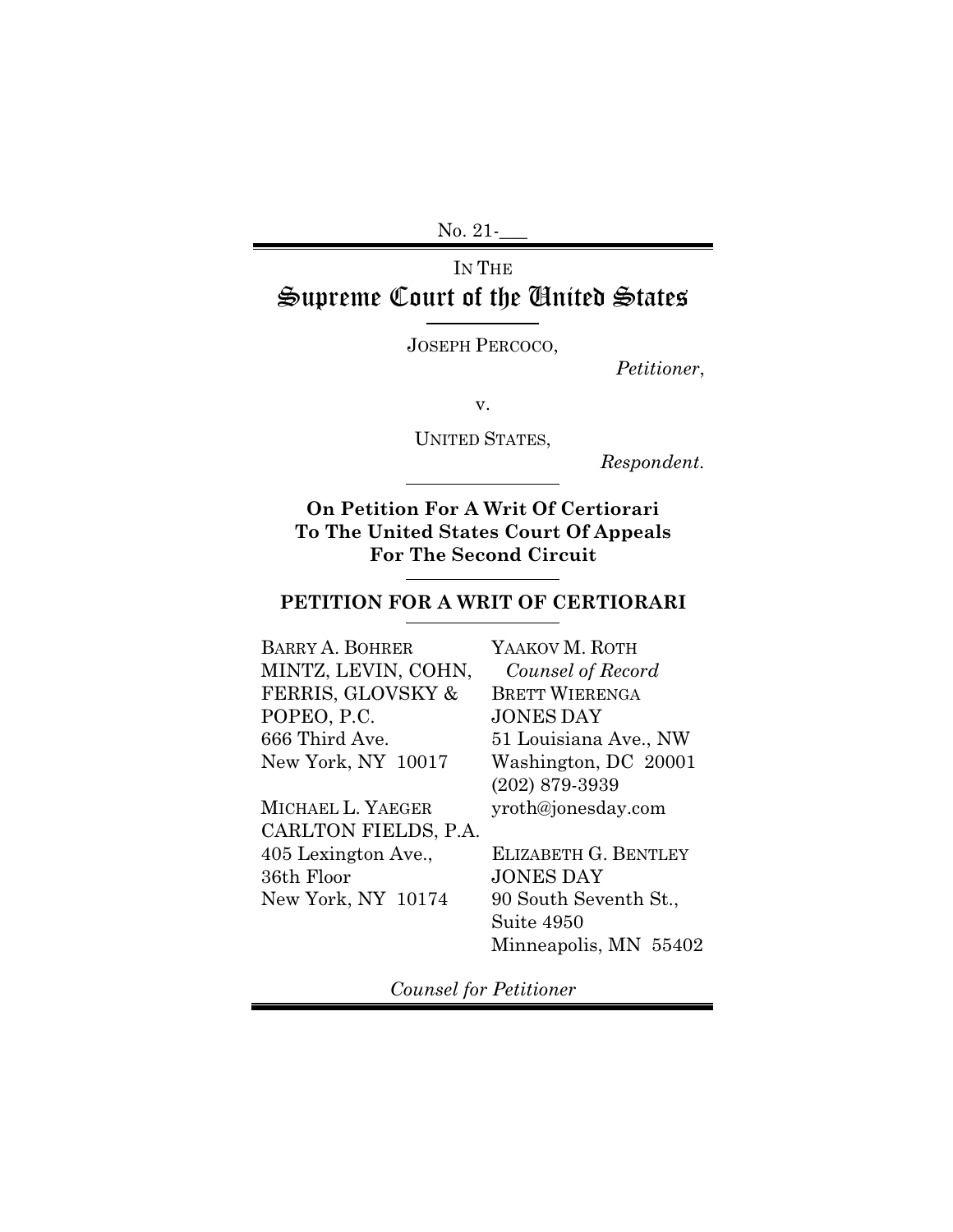## **QUESTION PRESENTED**

Does a private citizen who holds no elected office or government employment, but has informal political or other influence over governmental decisionmaking, owe a fiduciary duty to the general public such that he can be convicted of honest-services fraud?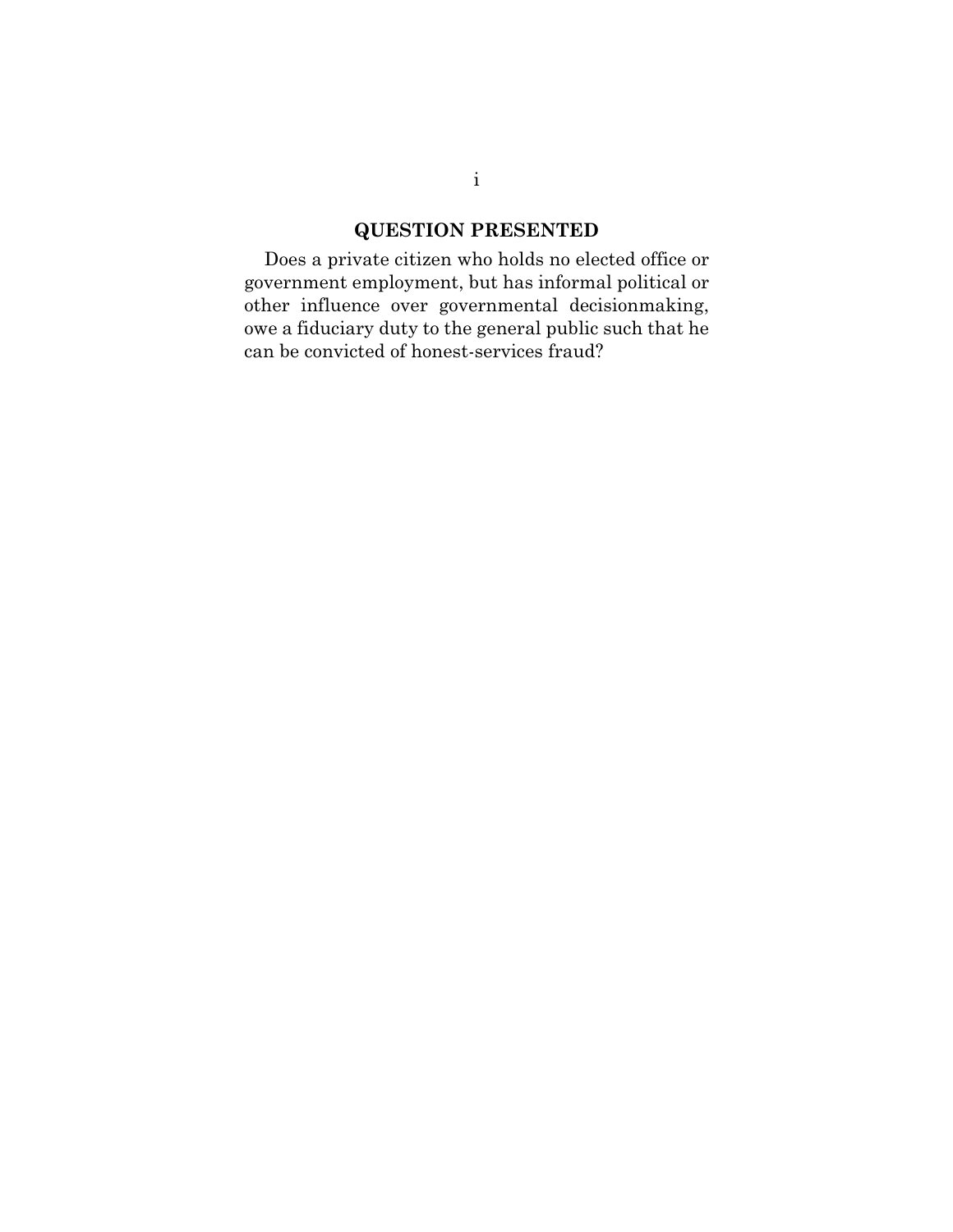### **PARTIES TO THE PROCEEDING**

Petitioner, who was a Defendant-Appellant in the Second Circuit, is Joseph Percoco.

Respondent, who was the Appellee in the Second Circuit, is the United States.

Steven Aiello, Joseph Gerardi, Louis Ciminelli, and Alain Kaloyeros were also Defendants-Appellants in the Second Circuit. Peter Galbraith Kelly, Jr., Michael Laipple, and Kevin Schuler were Defendants in the Second Circuit.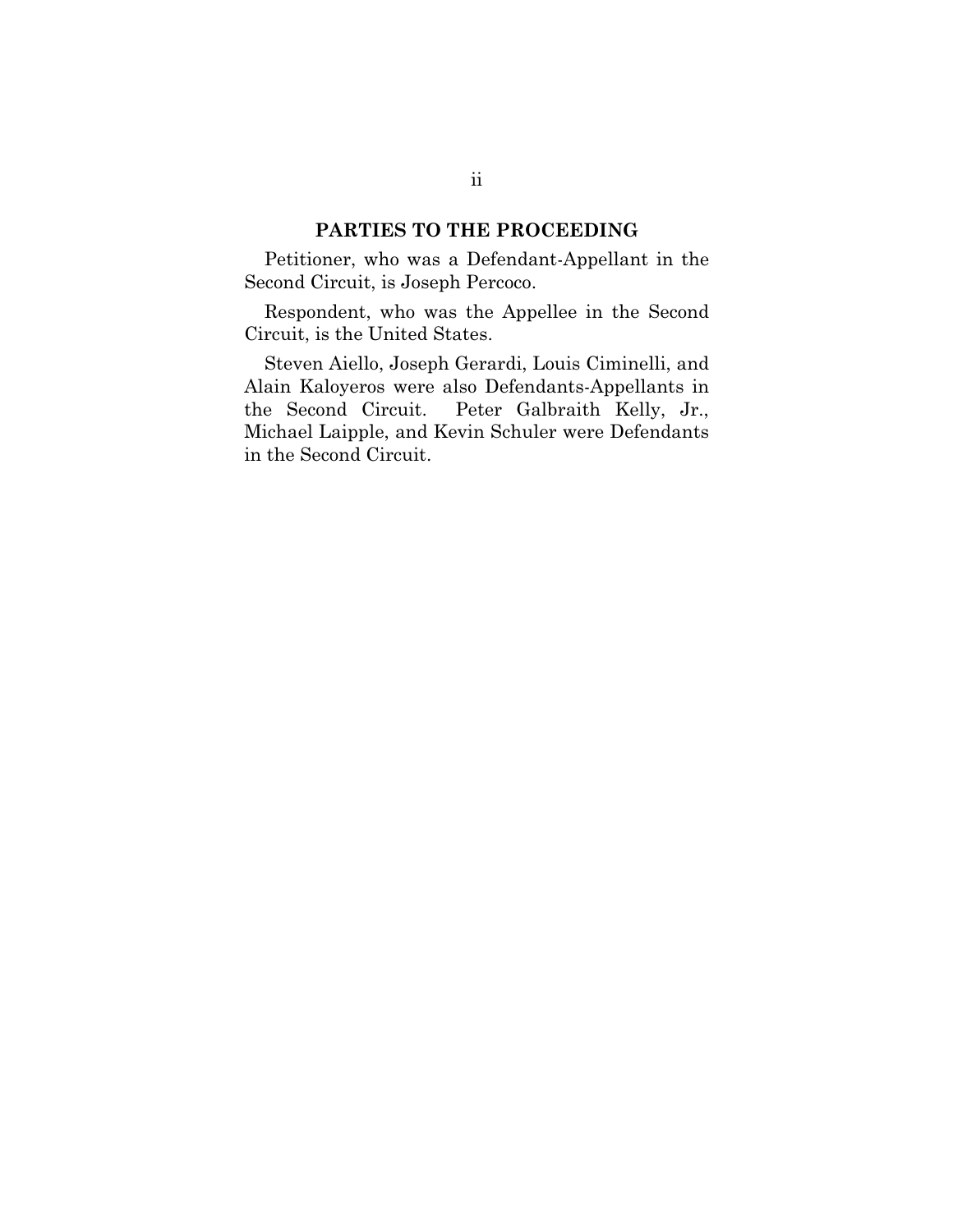#### **RELATED PROCEEDINGS**

*United States of America v. Percoco, et al.*, No. 16-cr-00776-VEC-1, U.S. District Court for the Southern District of New York. Judgment as to Mr. Percoco entered on September 25, 2018.

*United States of America v. Percoco, et al.*, No. 18- 2990, consolidated with Nos. 18-3710, 19-1272, U.S. Court of Appeals for the Second Circuit. Consolidated judgment entered on September 8, 2021.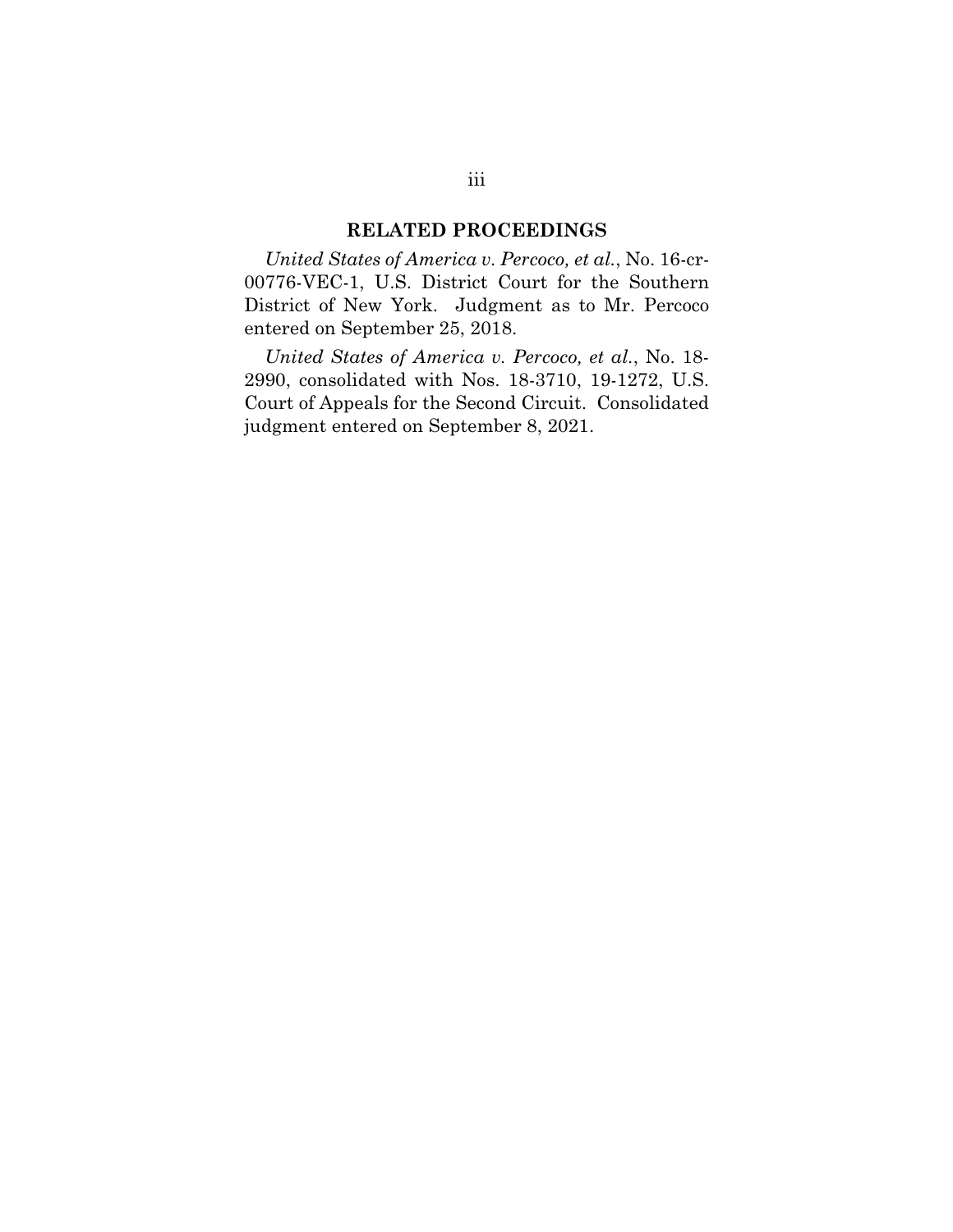# **TABLE OF CONTENTS**

# **Page**

| PARTIES TO THE PROCEEDING  ii                                               |                                 |                                               |  |  |
|-----------------------------------------------------------------------------|---------------------------------|-----------------------------------------------|--|--|
|                                                                             |                                 |                                               |  |  |
|                                                                             |                                 |                                               |  |  |
|                                                                             |                                 |                                               |  |  |
|                                                                             |                                 |                                               |  |  |
|                                                                             |                                 |                                               |  |  |
|                                                                             |                                 |                                               |  |  |
|                                                                             |                                 |                                               |  |  |
|                                                                             | A.                              |                                               |  |  |
|                                                                             | В.                              |                                               |  |  |
|                                                                             | $\mathcal{C}$ .                 |                                               |  |  |
| REASONS FOR GRANTING THE WRIT 10                                            |                                 |                                               |  |  |
| $\mathbf{I}$ .                                                              | THE THIRD CIRCUIT HAS EXPRESSLY |                                               |  |  |
|                                                                             |                                 |                                               |  |  |
|                                                                             | А.                              | The <i>Margiotta</i> Decision and Dissent 11  |  |  |
|                                                                             | $\mathbf{B}$ .                  | The Circuit Conflict Over <i>Margiotta</i> 16 |  |  |
|                                                                             | C.                              | The Panel's Revival of <i>Margiotta</i> 19    |  |  |
| II.<br>MARGIOTTA WAS WRONG WHEN IT WAS<br>DECIDED AND IS INDEFENSIBLE UNDER |                                 |                                               |  |  |
|                                                                             | $A_{\cdot}$                     | <i>Margiotta</i> Was Wrong from               |  |  |

iv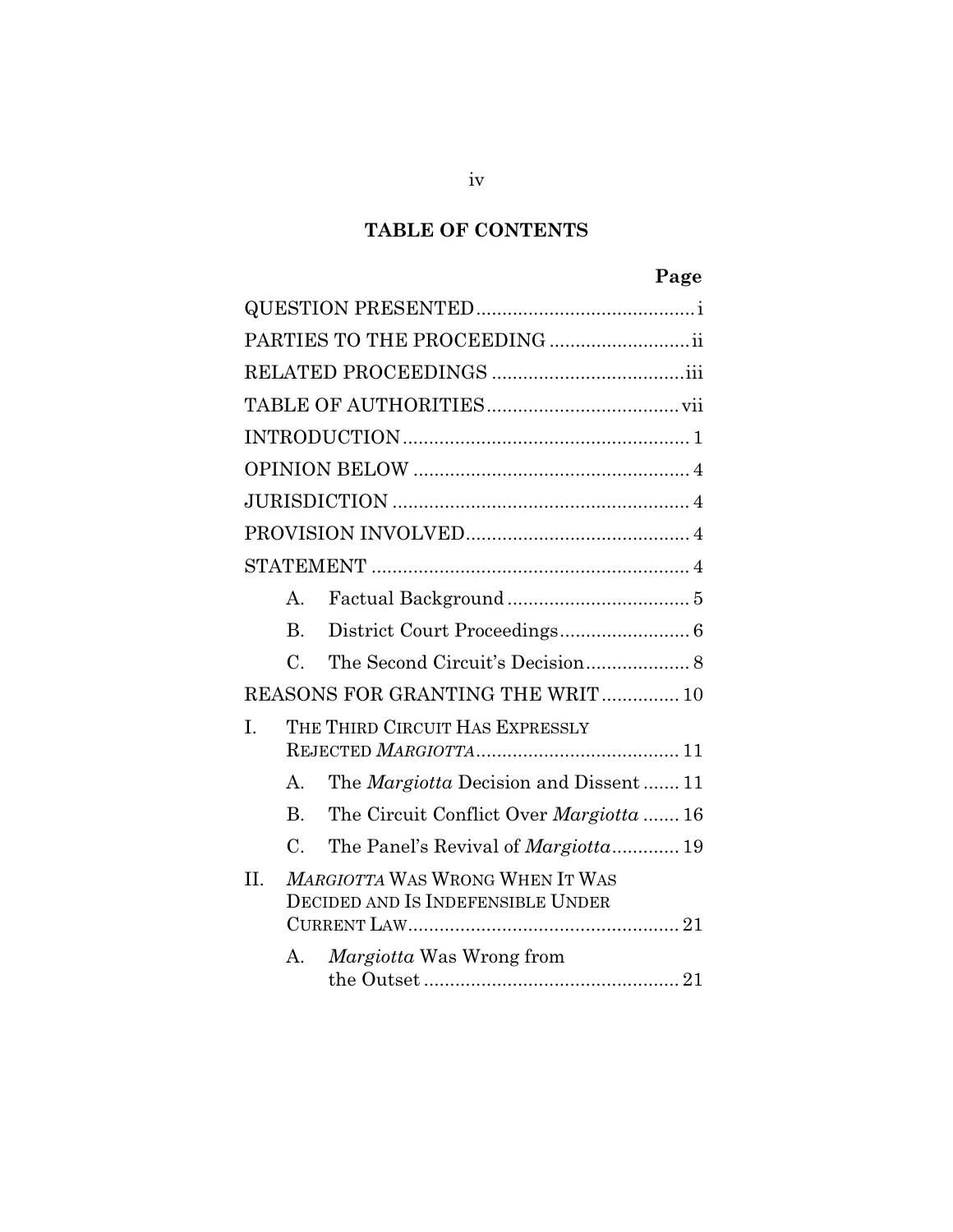## **TABLE OF CONTENTS**  (continued)

|           |                                                                                                                           | Page |
|-----------|---------------------------------------------------------------------------------------------------------------------------|------|
| <b>B.</b> | Margiotta Is Irreconcilable                                                                                               |      |
| C.        | Margiotta Is Out-of-Step with This<br>Court's Modern Methodology 28                                                       |      |
|           | III. THE DANGERS POSED BY MARGIOTTA<br>WARRANT THIS COURT'S ATTENTION  31                                                 |      |
|           |                                                                                                                           |      |
|           | APPENDIX A: Opinion of the United States<br>Court of Appeals for the Second Circuit                                       |      |
|           | APPENDIX B: Order of the United States<br>Court of Appeals for the Second Circuit<br>Denying Rehearing (Aiello)           |      |
|           | APPENDIX C: Order of the United States<br>Court of Appeals for the Second Circuit<br>Denying Rehearing (Ciminelli)        |      |
|           | APPENDIX D: Order of the United States<br>Court of Appeals for the Second Circuit<br>Denying Rehearing (Gerardi)          |      |
|           | <b>APPENDIX E: Order of the United States</b><br>Court of Appeals for the Second Circuit<br>Denying Rehearing (Kaloyeros) |      |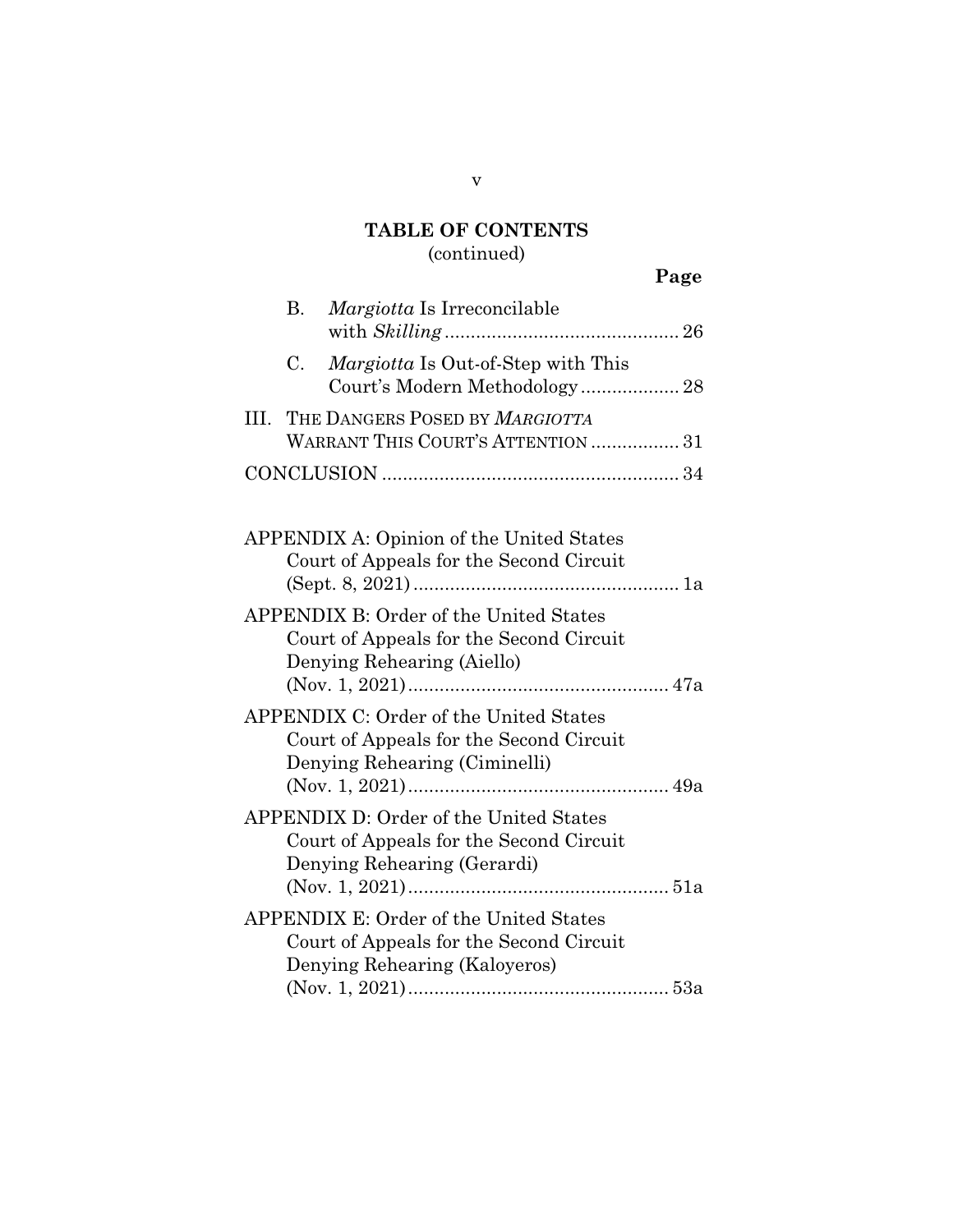## **TABLE OF CONTENTS**  (continued)

# **Page**

| APPENDIX F: Order and Opinion of the                                                                                              |  |  |  |  |
|-----------------------------------------------------------------------------------------------------------------------------------|--|--|--|--|
| United States District Court for the                                                                                              |  |  |  |  |
| Southern District of New York                                                                                                     |  |  |  |  |
|                                                                                                                                   |  |  |  |  |
| <b>APPENDIX G: Excerpts from Defendants-</b><br>Appellants' Appendix Volume II: Trial<br>Transcript (Jan. 24 & 25, 2018) 118a     |  |  |  |  |
| <b>APPENDIX H: Excerpts from Defendants-</b><br>Appellants' Appendix Volume III: Jury<br>Instructions Draft (Feb. 23, 2018)  126a |  |  |  |  |
| <b>APPENDIX I: Excerpts from Jury Trial</b>                                                                                       |  |  |  |  |
| <b>APPENDIX J: Excerpts from Jury Trial</b>                                                                                       |  |  |  |  |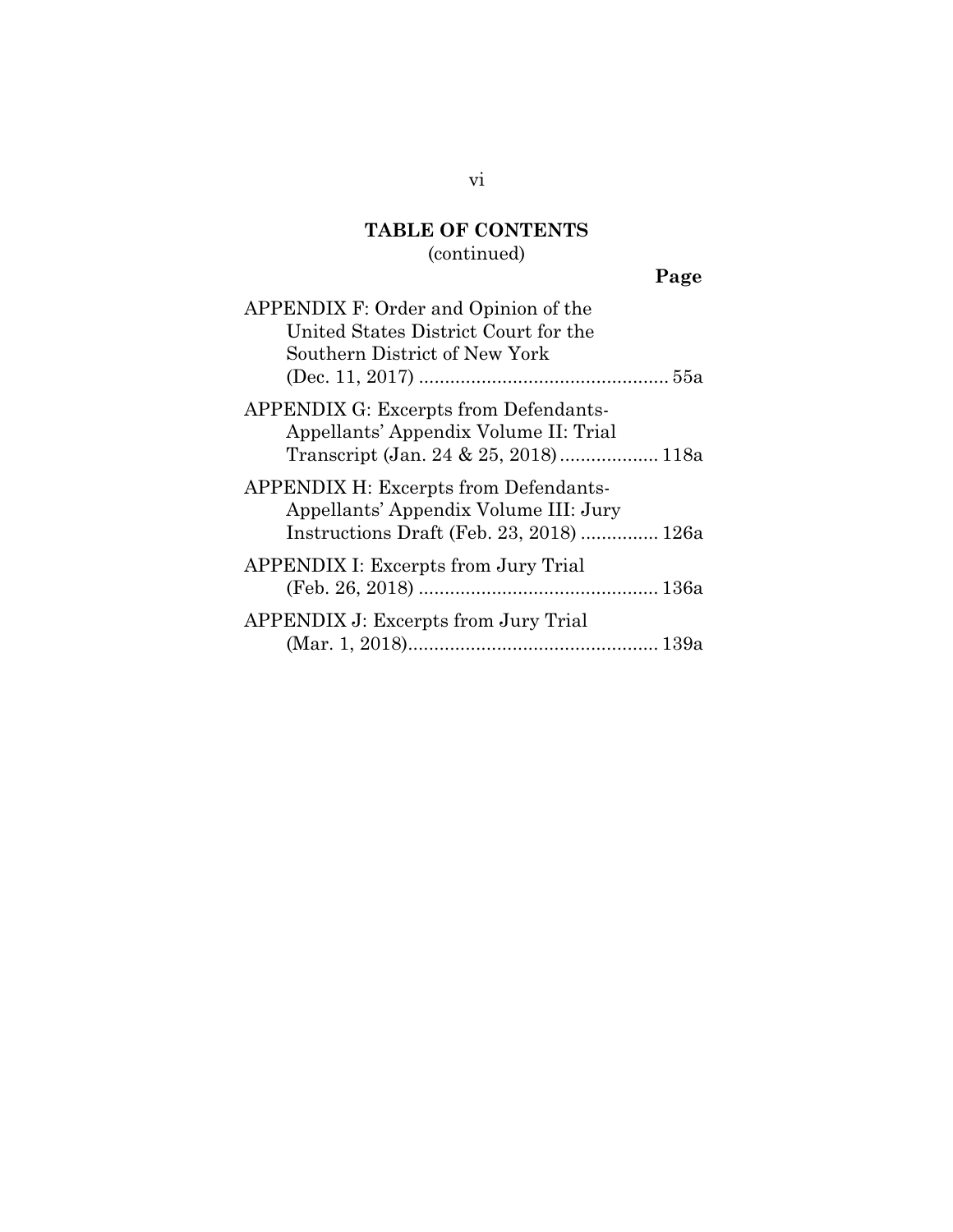# **TABLE OF AUTHORITIES**

# **Page(s)**

## **CASES**

| Cal. Democratic Party v. Jones,                                          |
|--------------------------------------------------------------------------|
| Cheese Shop Int'l, Inc. v. Steele,                                       |
| Kelly v. United States,                                                  |
| McDonnell v. United States,                                              |
| McNally v. United States,                                                |
| Mobil Oil Corp. v. Rubenfeld,                                            |
| Skilling v. United States,                                               |
| Trs. of Jesse Parker Williams<br>Hosp. v. Nisbet,                        |
| United States v. Adler,<br>274 F. Supp. 2d 583 (S.D.N.Y. 2003) 2, 16, 19 |
| United States v. Frost,                                                  |
| United States v. Gray,<br>790 F.2d 1290 (6th Cir. 1986)  17, 19          |
| United States v. Holzer,<br>840 F.2d 1343 (7th Cir. 1988) 19             |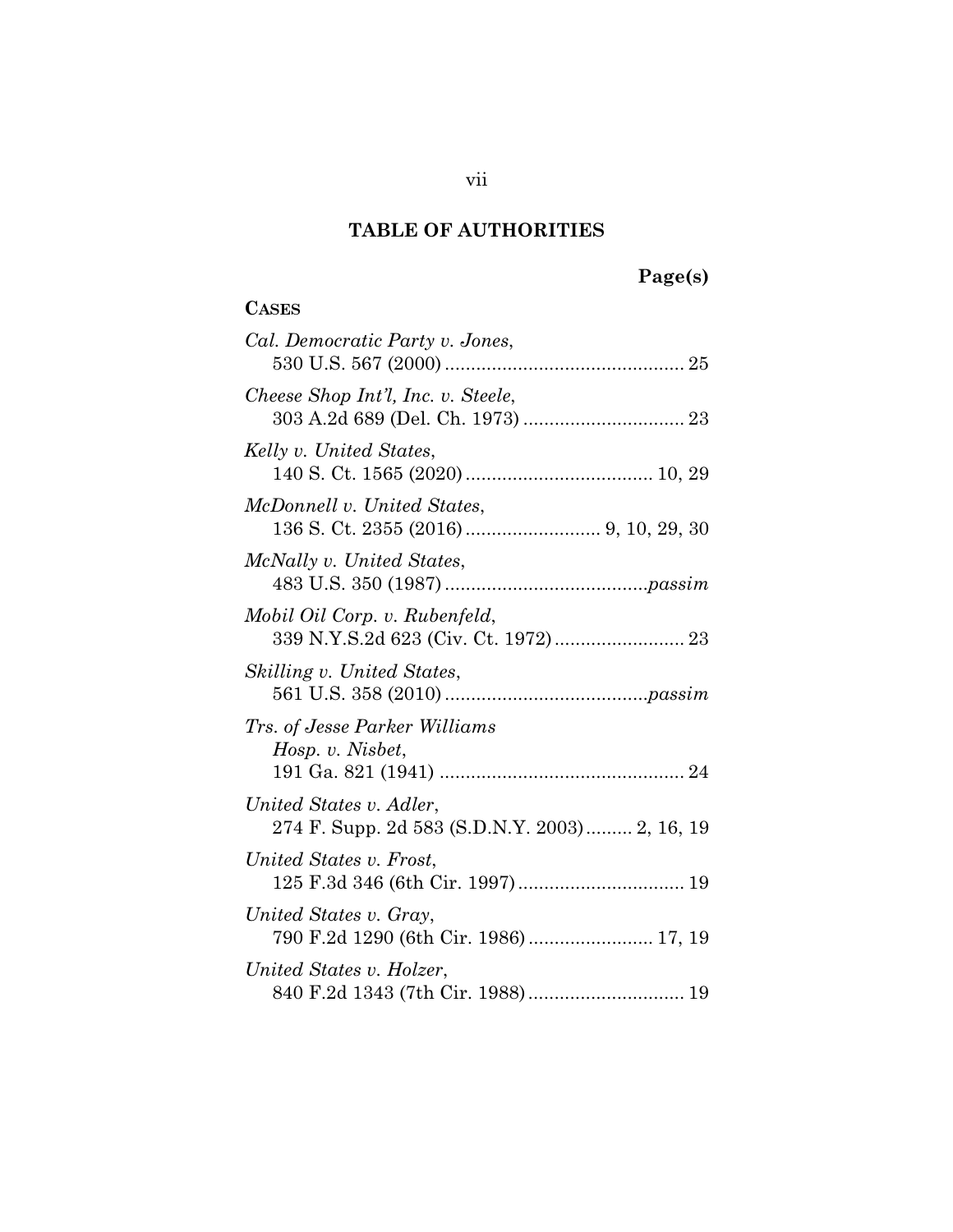## **TABLE OF AUTHORITIES**  (continued)

| United States v. Margiotta,                                          |
|----------------------------------------------------------------------|
| United States v. Margiotta,                                          |
| United States v. Murphy,                                             |
| United States v. Smith,<br>985 F. Supp. 2d 547 (S.D.N.Y. 2014) 19    |
| United States v. Sun-Diamond<br>Growers of Cal.,                     |
| United States v. Turner,                                             |
| United States v. Warner,<br>292 F. Supp. 2d 1051 (N.D. Ill. 2003) 18 |
| <b>STATUTES</b>                                                      |
|                                                                      |
|                                                                      |
|                                                                      |
|                                                                      |
|                                                                      |
|                                                                      |
|                                                                      |
|                                                                      |

viii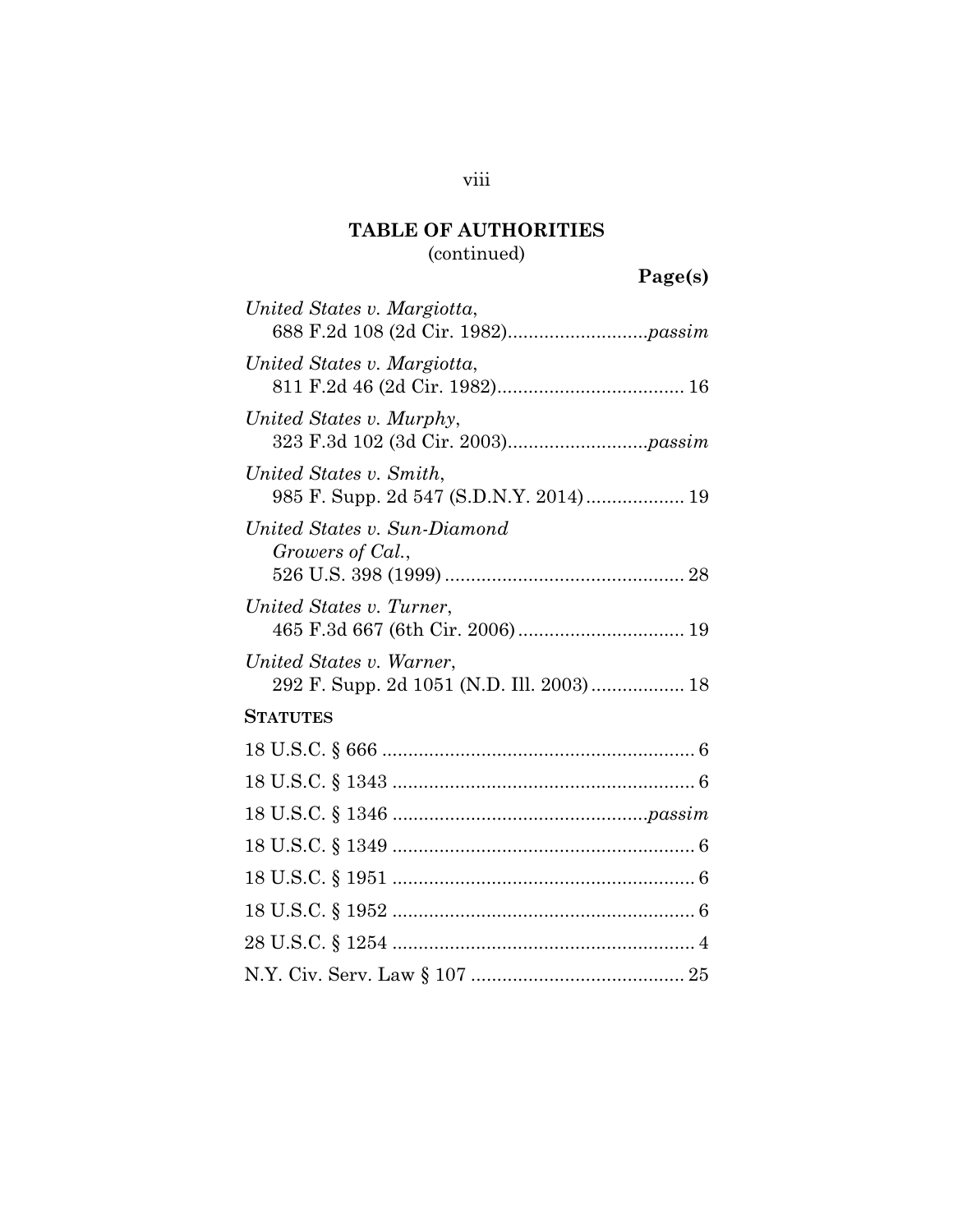## **TABLE OF AUTHORITIES**  (continued)

# **Page(s)**

| <b>OTHER AUTHORITIES</b>                                                                                                                                                     |
|------------------------------------------------------------------------------------------------------------------------------------------------------------------------------|
| Robert Batey, Vagueness and the Construction<br>of Criminal Statutes—Balancing Acts,                                                                                         |
| John C. Coffee, Jr., The Metastasis of Mail<br>Fraud: The Continuing Story of the<br>"Evolution" of A White-Collar Crime,                                                    |
| Kim Eisler, <i>Hired Guns: The City's 50 Top</i><br>$Lobbyists$ , WASHINGTONIAN (June 1, 2007)  32                                                                           |
| Ron Elving, Who is Clinton Confidant Sidney                                                                                                                                  |
| Thomas Frank & Dan Mangan, Senate GOP<br>suggests Biden Fed nominee Sarah Bloom<br>Raskin used government ties to help<br><i>financial tech firm, CNBC</i> (Feb. 3, 2022) 33 |
| Daniel J. Hurson, Limiting the Federal Mail<br>Fraud Statute - A Legislative Approach,<br>20 AM. CRIM. L. REV. 423 (1983)  22, 30                                            |
| John Calvin Jeffries, Jr., Legality,<br>Vagueness, and the Construction of<br>Penal Statutes, 71 VA. L. REV. 189                                                             |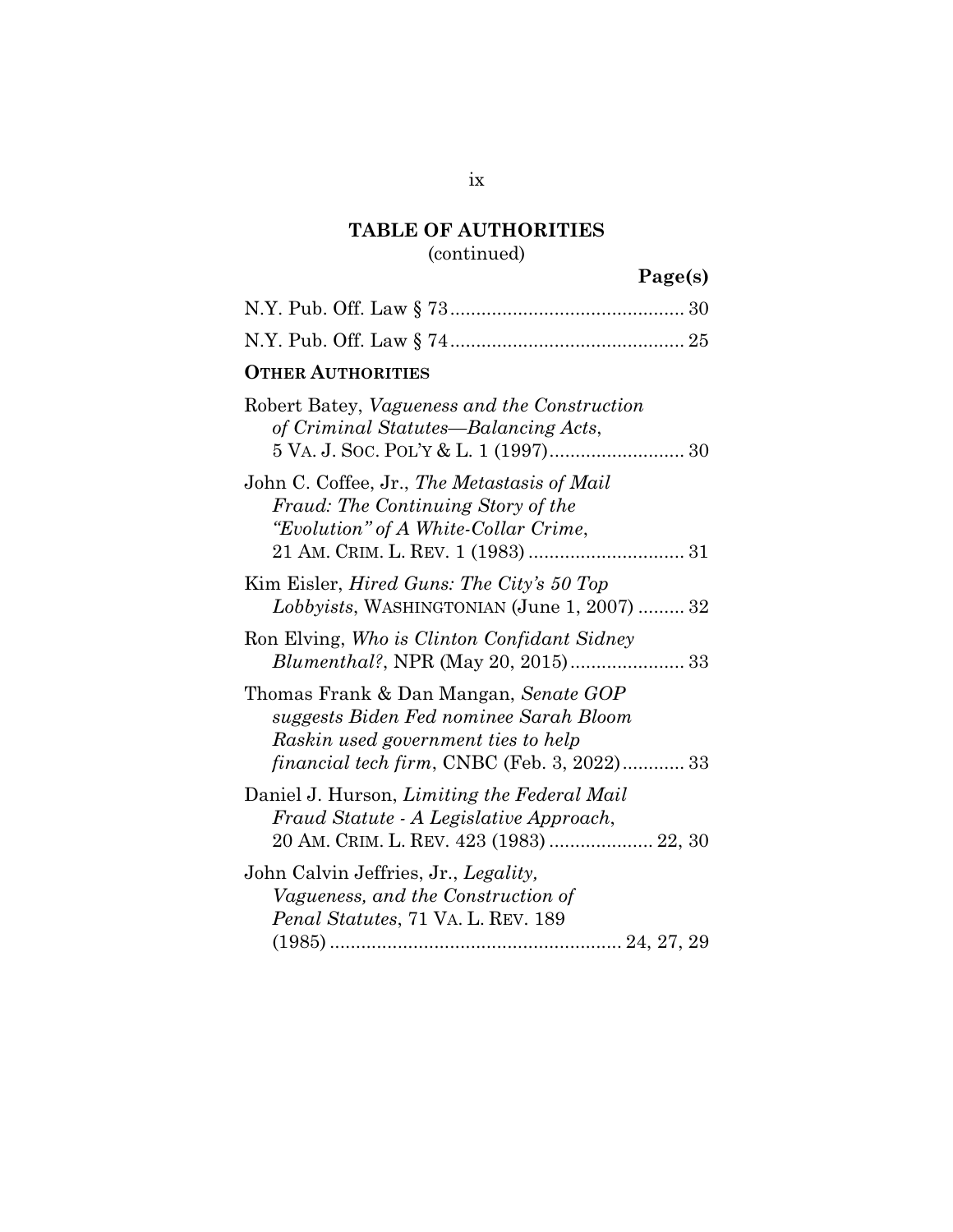## **TABLE OF AUTHORITIES**  (continued)

**Page(s)** 

| Evan Minsker, Kanye West and Kim                                                                                               |  |  |  |  |
|--------------------------------------------------------------------------------------------------------------------------------|--|--|--|--|
| Kardashian Lobbied Trump in Effort to                                                                                          |  |  |  |  |
| <i>Free A\$AP Rocky</i> , PITCHFORK                                                                                            |  |  |  |  |
|                                                                                                                                |  |  |  |  |
| Ashley Parker & Josh Dawsey, Trump's<br>cable cabinet: New texts reveal the<br><i>influence of Fox hosts on previous White</i> |  |  |  |  |
|                                                                                                                                |  |  |  |  |
| Revolving Door: Former Members of the                                                                                          |  |  |  |  |
| Jordi Blanes i Vidal et al., Revolving Door<br>Lobbyists, 102 AM. ECON. REV. 3731 (2012)  32                                   |  |  |  |  |

x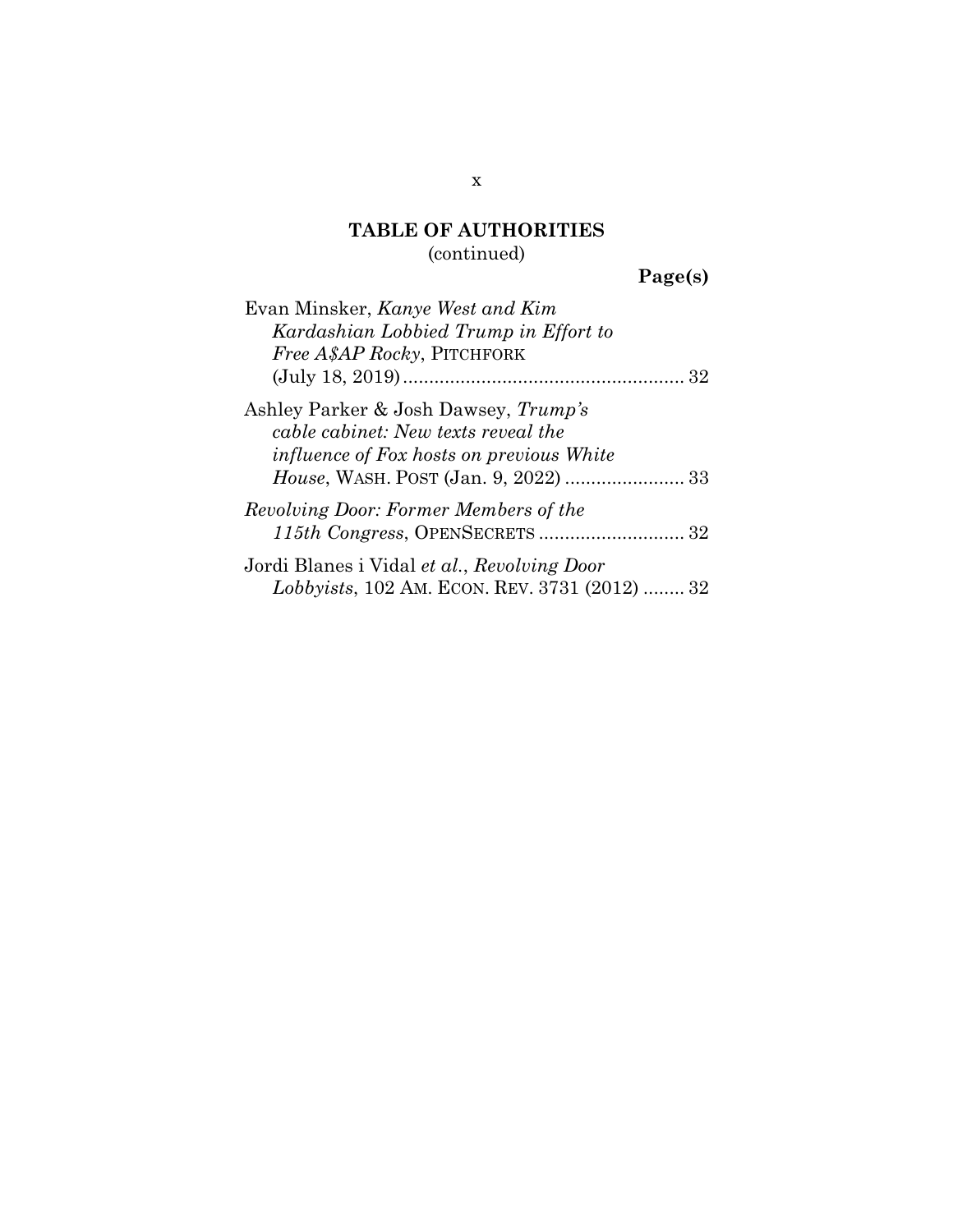#### **INTRODUCTION**

When a public official accepts money to convince the government to do something, we call him a crook. But when a private citizen accepts money to convince the government to do something, we call him a lobbyist. That is not an arbitrary distinction. It reflects the fact that public officials hold a fiduciary obligation to act in the best interests of the public, while private citizens do not. That basic dichotomy lies at the foundation of our system of representative democracy: Citizens are constitutionally entitled to petition the government in service of their own interests, and public officials and employees are entrusted with making final decisions based on the public good as a whole.

Yet, in just the latest example of federal integrity prosecutors running amok and getting away with it, the Second Circuit held that *private citizens* can owe a fiduciary duty *to the public* and therefore be guilty of honest-services fraud. Under the decision below, if a jury concludes that a private person exercises enough *de facto* influence over government decisionmaking or that state officials sufficiently rely on him, the jury can send him to prison for bribery even if he had no official title, no official power, and no official duties.

Indeed, that was the sole basis to convict Petitioner Joseph Percoco—then the campaign manager for then-Governor Andrew Cuomo's reelection—for being paid \$35,000, allegedly to help a developer navigate the state bureaucracy. According to the panel, Percoco owed a duty of honest services to the public because, as a former high-ranking staffer and longtime friend of the Governor, he continued to command "clout" with state agencies and officials. Pet.App.41a-42a.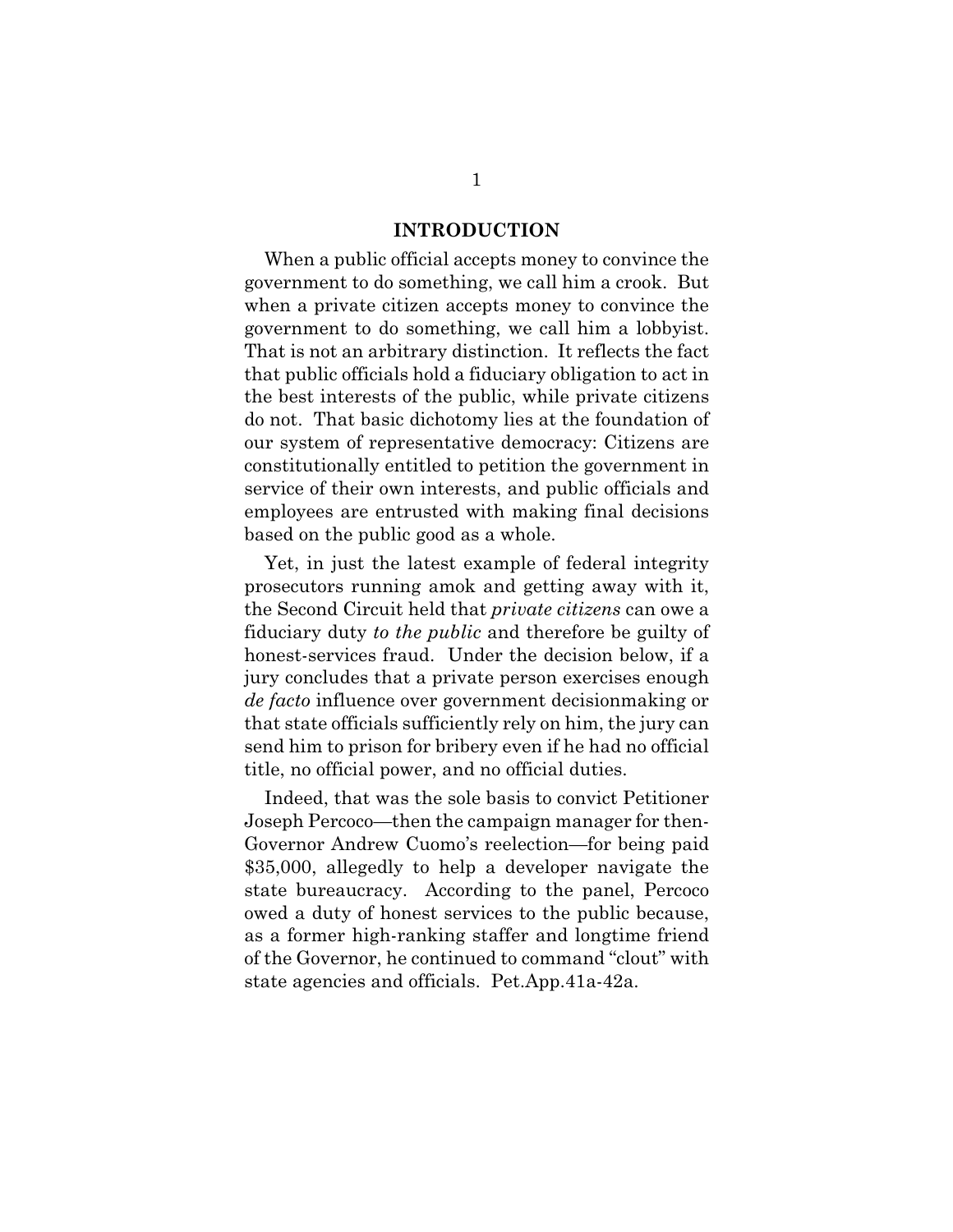In upholding this conviction, the Second Circuit breathed new life into an old, aberrational precedent, *United States v. Margiotta*, 688 F.2d 108 (2d Cir. 1982). Issued over Judge Winter's robust dissent, *Margiotta* expanded the then-nascent theory of "honest services" fraud to an unprecedented degree, based on a fundamentally flawed misapprehension of fiduciary duties. Its overreach was widely condemned, and then abrogated by *McNally v. United States*, 483 U.S. 350 (1987), which rejected the honest-services theory entirely. Congress later revived the concept by enacting 18 U.S.C. § 1346, but *Margiotta*'s reasoning was still firmly rejected by the Third Circuit in a scholarly opinion by Chief Judge Becker. *United States v. Murphy*, 323 F.3d 102 (3d Cir. 2003). Indeed, the decision was so discredited that even district courts in the Second Circuit declared that "*Margiotta* was wrongly decided and is no longer good law in this Circuit or anyplace." *United States v. Adler*, 274 F. Supp. 2d 583, 587 (S.D.N.Y. 2003). And all of that was *before* this Court narrowed § 1346 to "paradigmatic" breaches to avoid due process concerns. *Skilling v. United States*, 561 U.S. 358, 411 (2010).

This Court should grant certiorari and reject the *Margiotta* aberration. The notion that private citizens owe a duty of honest services to the public so long as a jury deems them sufficiently influential finds no basis in law or common sense. It blurs the fundamental line between private and public that defines the relative roles of citizens and officials. And, on a methodological level, reading *Margiotta*'s theory into § 1346 flouts this Court's repeated instruction to construe vague federal corruption statutes with an eye toward lenity, fair notice, federalism, and the First Amendment.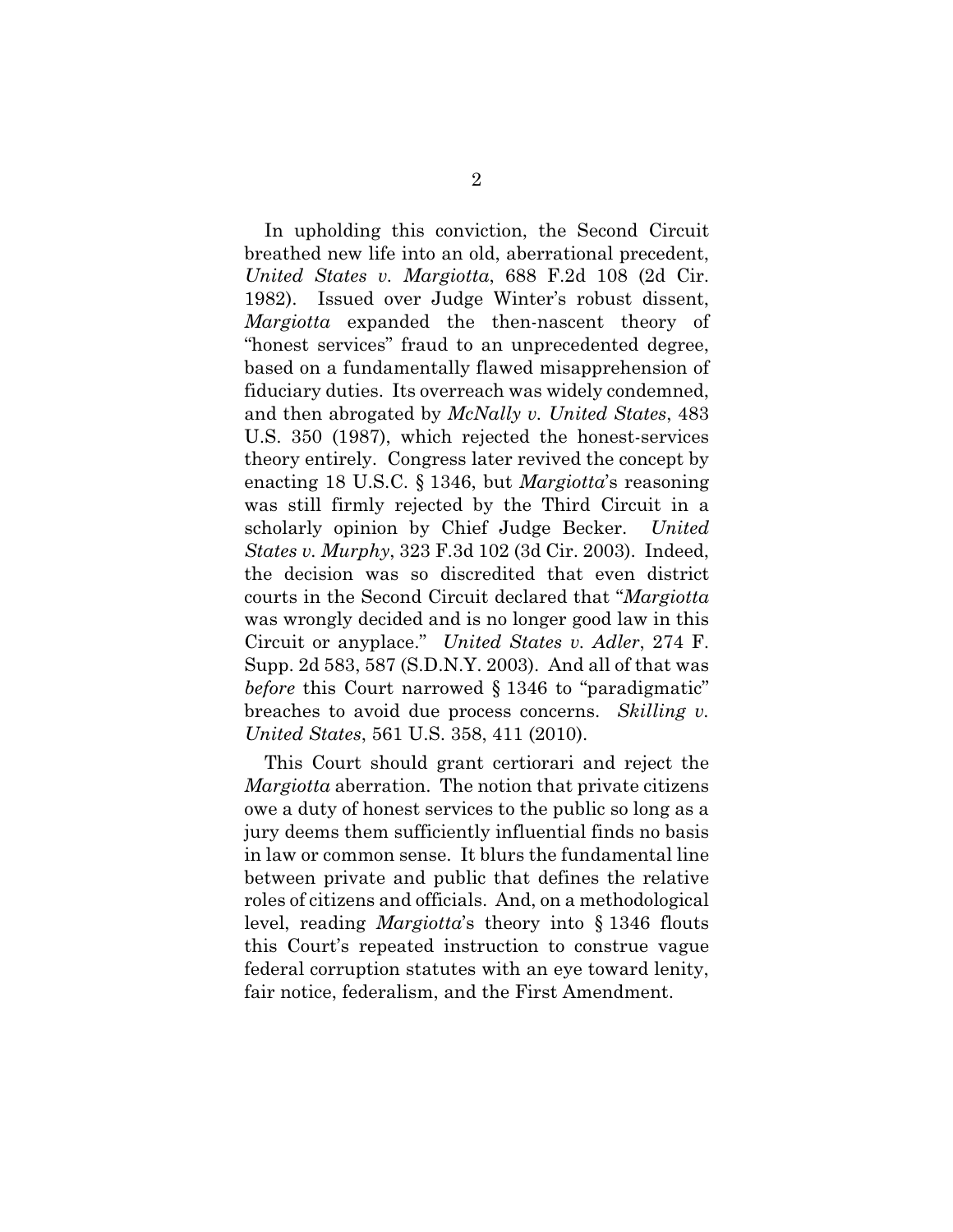This issue warrants the Court's attention not only because of the conflict among the circuits, the tension with this Court's precedents, and the wave of academic criticism, but also—and perhaps most importantly because of the mischief that *Margiotta*'s resuscitation threatens to unleash. The decision below expands the horizons of public integrity prosecutors to an array of new targets. And its malleable standard offers no way to separate lawful behavior from criminal acts, leaving prosecutors with immense discretion that carries risk of abuse—as Judge Winter foresaw.

As an obvious example, well-connected political insiders and former officials are routinely retained to exert influence over government. Under the decision below, the only thing separating lawful lobbying from illegal bribery is a jury's finding that the lobbyist's *de facto* control or others' "reliance" on him crossed some unspecified line. An entire industry—one engaged in core First Amendment activity, at that—is thus placed in the prosecutorial crosshairs.

Lobbyists are not the only attractive new targets. Officials rely for advice on friends, media figures, party activists, even family members. On the revived *Margiotta* theory, a jury could find that all of these individuals owe a duty of honest services to the public. Think of the temptation to pursue corruption charges against a President's son or a Governor's brother, a Fox News pundit or a *New York Times* columnist, an official's childhood friend or his top campaign donor, a high-profile union backer or corporate confidant.

Once again, the lower courts' expansion of federal bribery law is both wrong and dangerous. This Court should stop this pernicious theory in its tracks.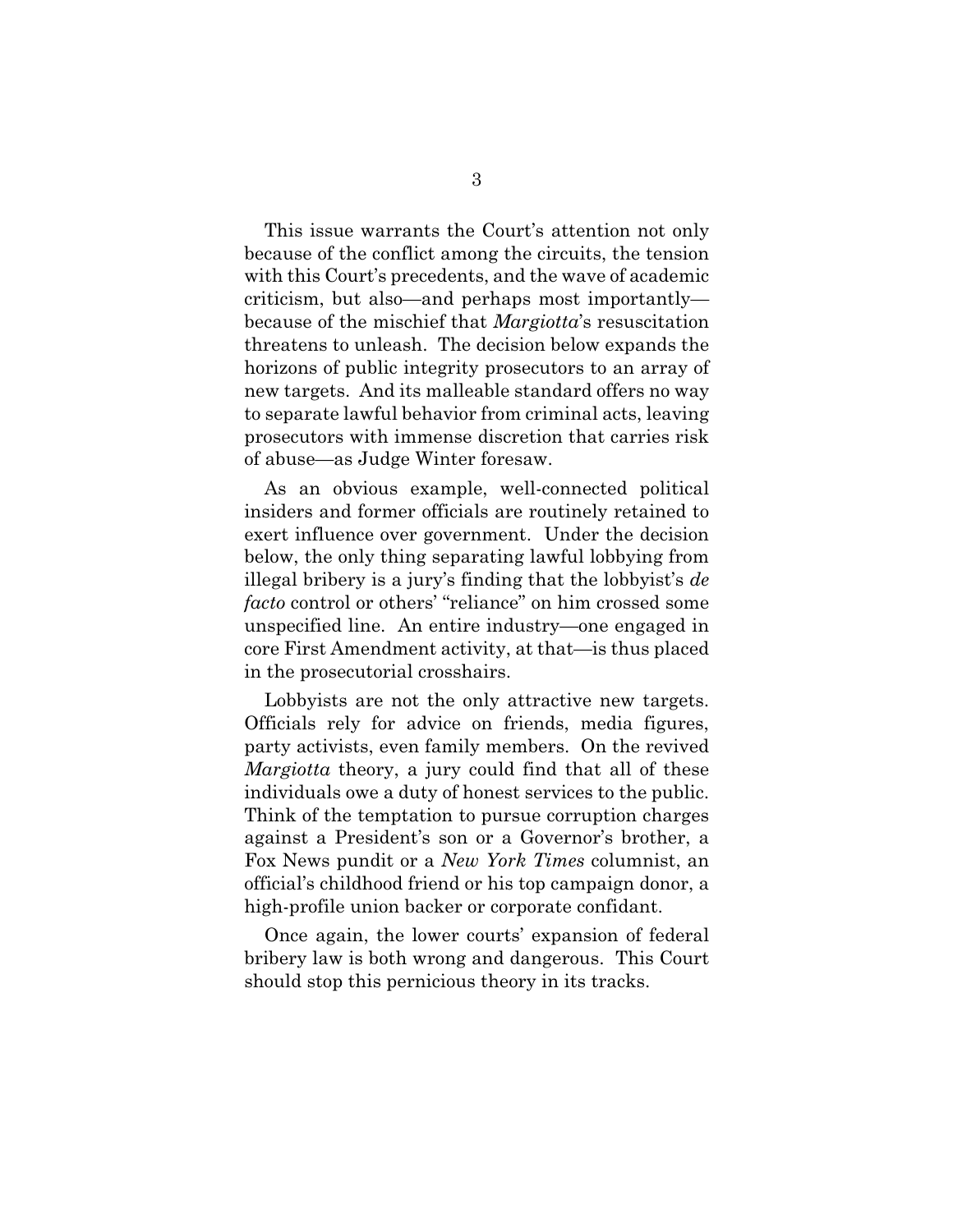#### **OPINION BELOW**

The decision of the U.S. Court of Appeals for the Second Circuit affirming the petitioner's judgment of conviction (Pet.App.1a) is reported at 13 F.4th 180.

#### **JURISDICTION**

The Second Circuit issued its opinion and entered judgment on September 8, 2021, and denied rehearing on November 1, 2021. Pet.App.1a, 47a-54a. On January 7, 2022, Justice Sotomayor extended the time to file this petition until March 1, 2022. No. 21A298. This Court has jurisdiction under 28 U.S.C. § 1254(1).

#### **PROVISION INVOLVED**

18 U.S.C. § 1346 provides:

For the purposes of this chapter, the term "scheme or artifice to defraud" includes a scheme or artifice to deprive another of the intangible right of honest services.

#### **STATEMENT**

Petitioner Joseph Percoco resigned from his role in New York's government to manage then-Governor Andrew Cuomo's reelection campaign. During that time, co-defendant Steven Aiello allegedly hired him to lobby a state agency on an issue affecting Aiello's company. Percoco received \$35,000 for that work. Even though Percoco was only a private citizen during the relevant period, he was charged with depriving the state of his own honest services by accepting a "bribe." The theory was that Percoco's past employment and relationship with the Governor put him in a position of "dominance" over the state.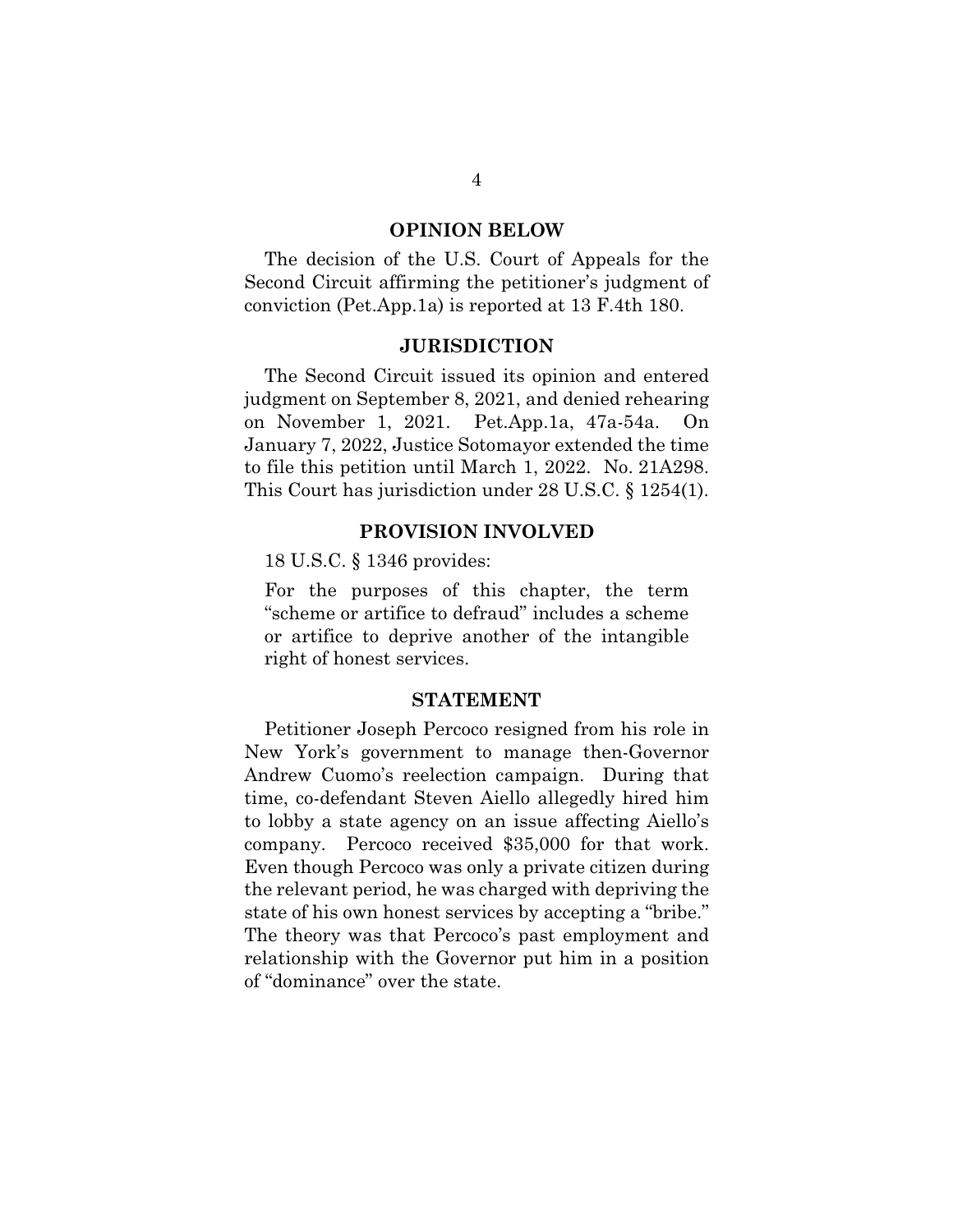The district court instructed the jury that Percoco could owe a fiduciary duty to the people of New York if he had a requisite level of influence over government decisions. In doing so, the court relied on the Second Circuit's divided panel decision in *United States v. Margiotta*, 688 F.2d 108. On appeal, the Second Circuit affirmed on the same basis, thereby officially resurrecting *Margiotta* notwithstanding this Court's intervening decisions in *McNally v. United States*, 483 U.S. 350 (which rejected the honest-services theory entirely), and *Skilling v. United States*, 561 U.S. 358 (which narrowed the later-enacted honest-services law to "paradigmatic" cases of bribery and kickbacks).

#### **A. Factual Background.**

Percoco was a longtime friend of the Cuomo family who served as Executive Deputy Secretary in the Governor's Office. Pet.App.41a. In April 2014, he officially resigned from that role to manage the Governor's reelection. Pet.App.24a. He had no plans to return to government. Pet.App.120-22a.

Viewing the facts in the light most favorable to the Government, Aiello approached Percoco (via lobbyist Todd Howe) while he was working on the campaign. Pet.App.7a. Aiello wanted state officials to excuse his company, COR Development ("COR"), from entering a potentially costly agreement with a local union, known as a labor peace agreement ("LPA"). *Id.* Aiello emailed Howe to ask whether "there [is] any way Joe P can help us with this issue while he is off the 2nd floor working on the Campaign." Pet.App.23a. By "off the 2nd floor," Aiello was referring to Percoco's time away from the Executive Chamber, on the second floor of the state capitol. D.Ct. Dkt. 538 at 185 (Tr.438).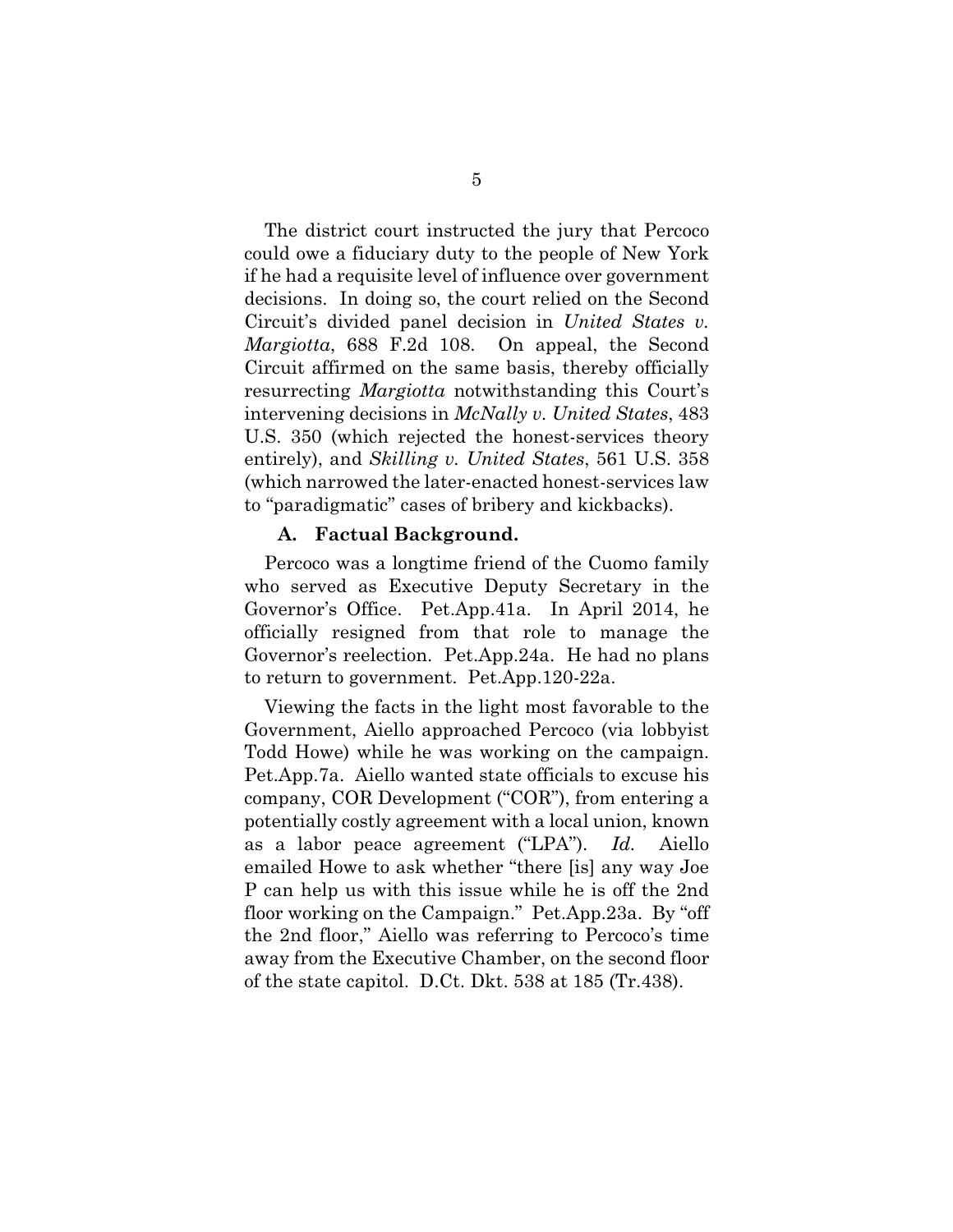In support of the request, COR wrote two checks totaling \$35,000, which Howe forwarded to Percoco's wife. Pet.App.7a. On December 3, 2014, Percoco then reached out to a state official, allegedly to press the relevant agency to reconsider a prior decision and allow COR to receive state funding without an LPA. Pet.App.8a. Although Percoco had, by the time of the call, decided to seek reinstatement to his government employment and continued to have access to the Executive Chamber, he did not resume his state employment until later that month. *Id.* The official nonetheless allegedly "interpreted Percoco's call as 'pressure' coming from one of [the Governor's] 'principals,'" and "relayed this sentiment" to a "senior executive at the agency." *Id.*

#### **B. District Court Proceedings.**

1

In November 2016, Percoco was charged with a variety of federal offenses. As relevant here, Count Ten of the operative indictment alleged that Percoco had conspired to commit honest-services wire fraud, *see* 18 U.S.C. §§ 1343, 1346, 1349, in connection with his efforts on behalf of COR. Pet.App.9a. For that same conduct, Percoco was also charged with Hobbs Act extortion, in violation of 18 U.S.C. §§ 1951 and 1952 (Count Eight); and solicitation of bribes and gratuities, in violation of 18 U.S.C.  $\S 666(a)(1)(b)$  and (a)(2) (Count Twelve). *Id.*<sup>1</sup>

<sup>1</sup> Percoco was also indicted for offenses relating to a separate scheme not directly at issue here. Those other charges included Hobbs Act extortion, honest-services fraud, and solicitation of bribes and gratuities. Pet.App.9a. One count of conspiracy to commit Hobbs Act extortion (Count Six) was premised on both of the alleged schemes.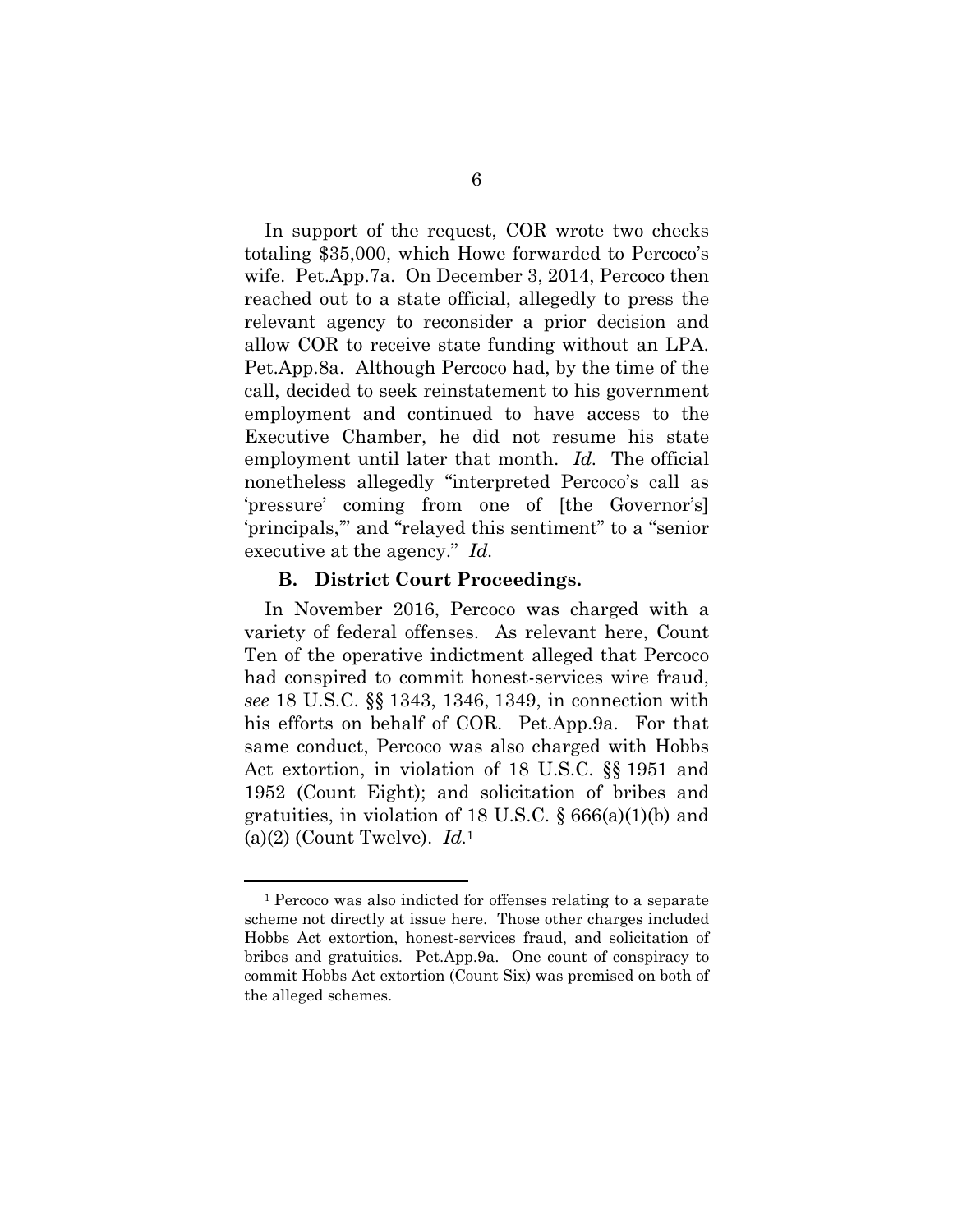Percoco moved to dismiss the COR charges on the ground that he could not commit these offenses when he was out of public office. As to the honest-services count, Percoco contended that he "owed no services to the people of New York" during the period "while he was off the State's payroll." D.Ct. Dkt. 187 at 20. The district court denied that motion. Pet.App.77a. As to Hobbs Act bribery, however, the court later agreed Percoco could not be guilty of extortion "under color of official right," because he was not a public official at the time he received the funds. Pet.App.10a. The court therefore dismissed Count Eight. *Id.*

After the government rested, Percoco moved for a judgment of acquittal. *Id.* He argued that "nothing in the record" showed that he accepted money to take an "official act," as he had accepted funds only "within the period in which he was no longer a state employee." D.Ct. Dkt. 583 at 167 (Tr.5105). The court denied that motion after trial. Pet.App.10a.

Near the end of trial, the district court proposed a jury instruction that Percoco could "owe[] the public a duty of honest services when he was not a state employee, if you find that during that time he owed the public a fiduciary duty." Pet.App.133a. Percoco objected, asking that the court instead instruct that he owed "honest services" only "as a public official." The court disagreed, saying that was "not the law" since "you can owe honest services if you have a fiduciary duty, even if you're not a public official at the time." Pet.App.138a. Consistent with *Margiotta*, the final instructions directed the jury to evaluate whether Percoco "dominated and controlled any governmental business" and whether "people working in the government actually relied on him." Pet.App.142a.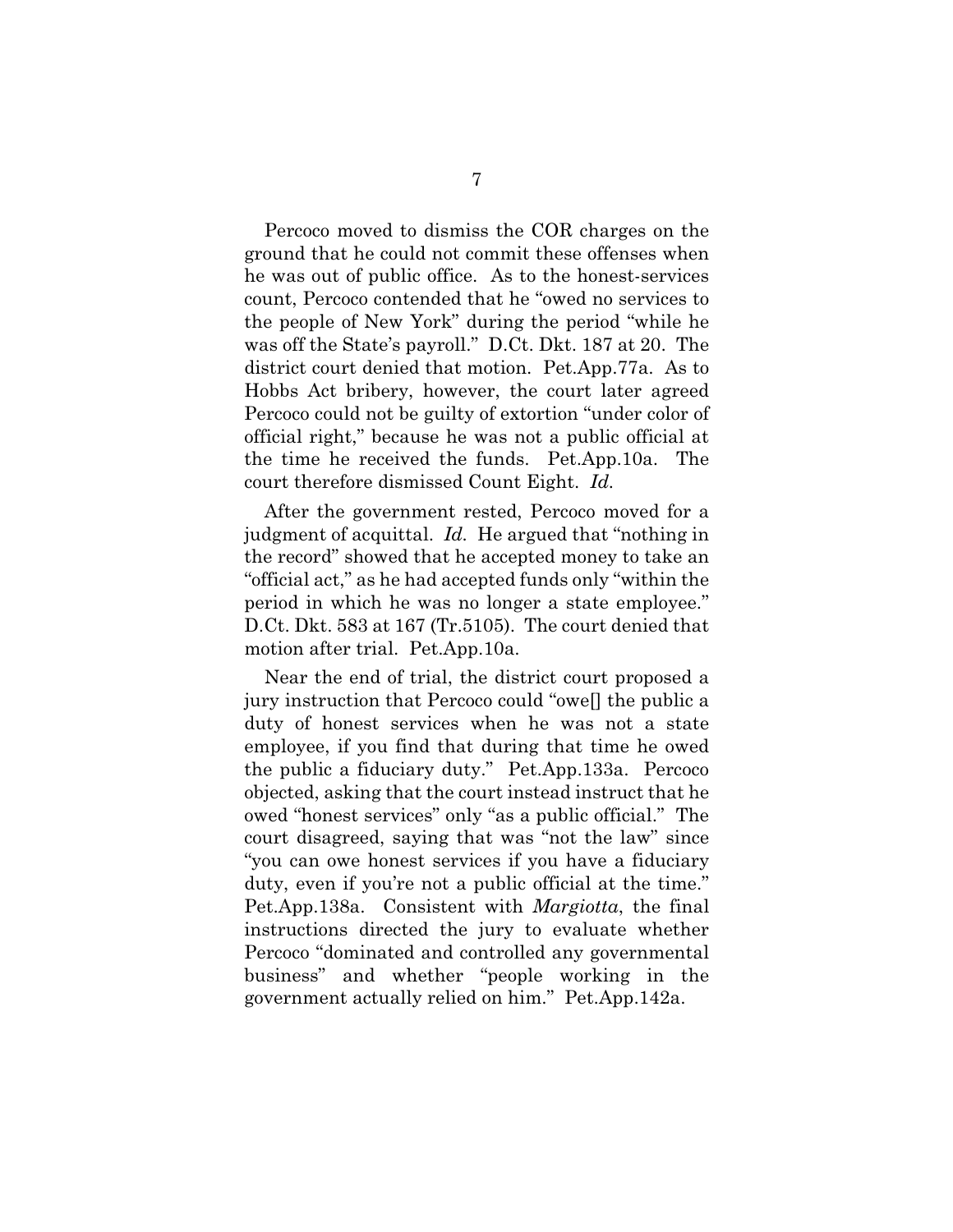The jury convicted Percoco on Count Ten (honestservices fraud conspiracy), but acquitted him on the other COR-related counts (Hobbs Act conspiracy, and solicitation of bribes and gratuities). Pet.App.11a. (The jury also convicted Percoco on counts arising from the distinct scheme not relevant here. *Supra* n.1.)

#### **C. The Second Circuit's Decision.**

In September 2021, a Second Circuit panel affirmed Percoco's conviction. Pet.App.1a-46a.

The panel upheld the jury instructions as falling "comfortably within our decision in *United States v. Margiotta*." Pet.App.25a. The panel acknowledged that *Margiotta* was no longer binding precedent in light of *McNally*, but concluded that Congress's revival of the honest-services rubric in 18 U.S.C. § 1346 "effectively reinstated" it. Pet.App.29a. In so holding, the panel reasoned that "the statute's capacious language is certainly broad enough to cover the honest services that members of the public are owed by their fiduciaries, even if those fiduciaries happen to lack a government title and salary." Pet.App.27a. And the court believed *Margiotta*'s fiduciary-duties theory was "settled doctrine" before *McNally*, thus justifying an inference that Congress intended to revive the theory through § 1346. Pet.App.25a-29a.

The panel stated the law as follows: "In our view, § 1346 covers those individuals who are government officials as well as private individuals who are relied on by the government and who in fact control some aspect of government business." Pet.App.27a. The test for the latter category is a fact-intensive jury question that asks whether the citizen "exercised sufficient control and reliance." Pet.App.40a-41a.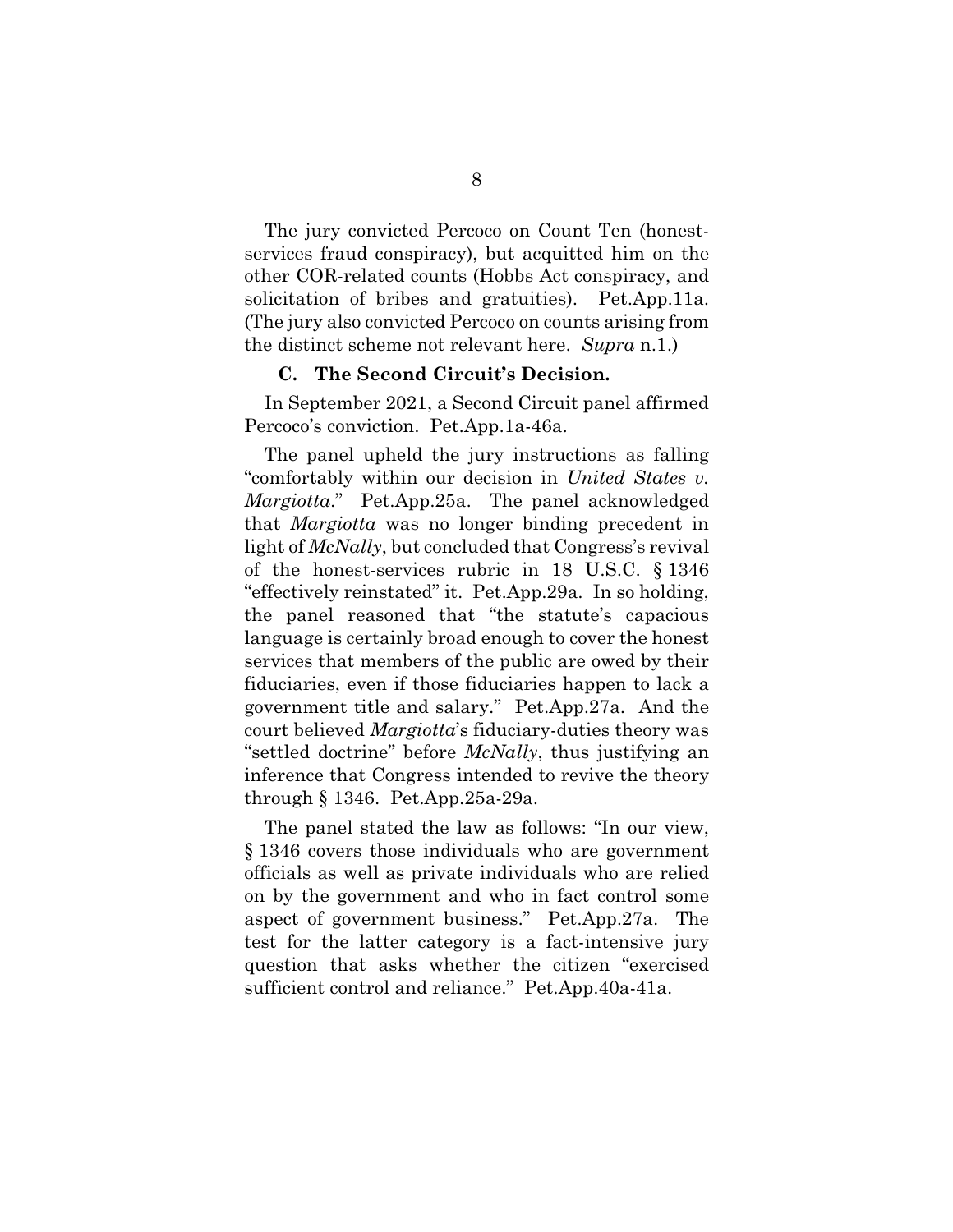The panel rejected the claim that *Margiotta* had been undercut by *McDonnell v. United States*, 136 S. Ct. 2355 (2016). In *McDonnell*, the Court held that an "official act" under federal bribery law "must involve a formal exercise of governmental power." 136 S. Ct. at 2371-72. But the panel noted that *McDonnell* did not address *who* could take an "official act," *i.e.*, whether someone without government office could still take a "bribe" for influencing state action. Pet.App.29a-30a. The panel also dismissed any constitutional concerns under the First Amendment, Due Process Clause, or federalism principles, framing the issue as whether constitutional avoidance required an *exception* to the law for individuals who are not formal governmental employees. Pet.App.31a-32a.

Consistent with its articulation of the law, the panel rejected challenges to the sufficiency of the evidence, and, in particular, the evidence that Percoco owed a fiduciary duty to the public under *Margiotta*. Pet.App.36a-37a, 40a-43a. The panel concluded that Percoco owed such a duty because he "maintained" a "position of power and trust in the state," attributable to his "unique relationship with Governor Cuomo," "being close to him and his family," the likelihood that he would regain the same position after the campaign, and his continued access to the Governor's Office. Pet.App.41a. And the panel found sufficient evidence that Percoco had agreed to take official action by calling the agency about the LPA. Pet.App.39a-40a.

Under the panel's logic, Percoco was thus a victim of his own success: the fact that he was able "to use his position of power" to oppose the LPA itself proved the influence and dominance that supposedly gave rise to Percoco's fiduciary duty to the public. Pet.App.43a.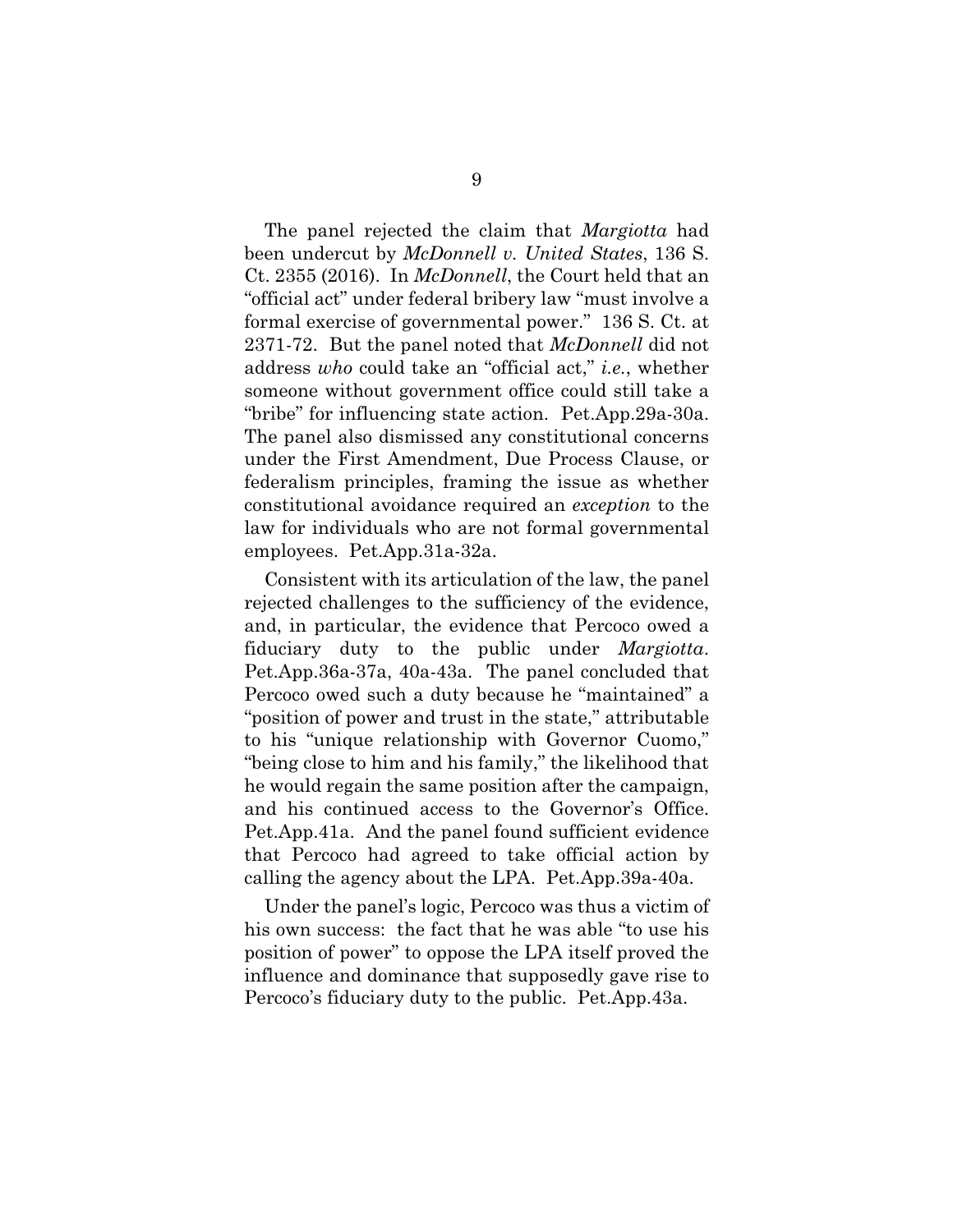#### **REASONS FOR GRANTING THE WRIT**

In recent years, this Court has repeatedly rejected creative attempts by federal prosecutors to use the open-ended federal fraud statutes to set standards of ethical government for state and local officials. *Kelly v. United States*, 140 S. Ct. 1565 (2020); *McDonnell*, 136 S. Ct. 2355 (2016); *Skilling*, 561 U.S. 358 (2010). But at least those prosecutors were pursuing *public officials*. The Second Circuit in this case has blessed a theory that expands the sights of public integrity prosecutors beyond those who were elected, appointed, or hired to serve the public. Now it suffices for a jury to infer that a *private citizen*—merely based on his connections, network, or political influence—owes a fiduciary duty to act in the public interest.

This Court should grant certiorari and reverse. The theory that the panel below embraced was expressly rejected by the Third Circuit (among other courts), so the circuit conflict is clear. The *Margiotta* theory is also fundamentally wrong—both as a matter of first principles and as a matter of doctrine. It has been uniformly criticized for nearly forty years, and is even more obviously out-of-step with this Court's decisions now than when it was first decided. And not only does it raise serious constitutional concerns in theory, but it threatens severe disruption and abuse in practice. Indeed, the *Margiotta* test approved below is so murky and amorphous that it would allow prosecutors to charge nearly any half-decent lobbyist in the country with federal bribery. And, as Judge Winter put it so memorably back in his *Margiotta* dissent, it would let a jury convict on nothing more "than the rhetoric of sixth grade civics classes." 688 F.2d at 142. This is an aberration that cannot be allowed to stand.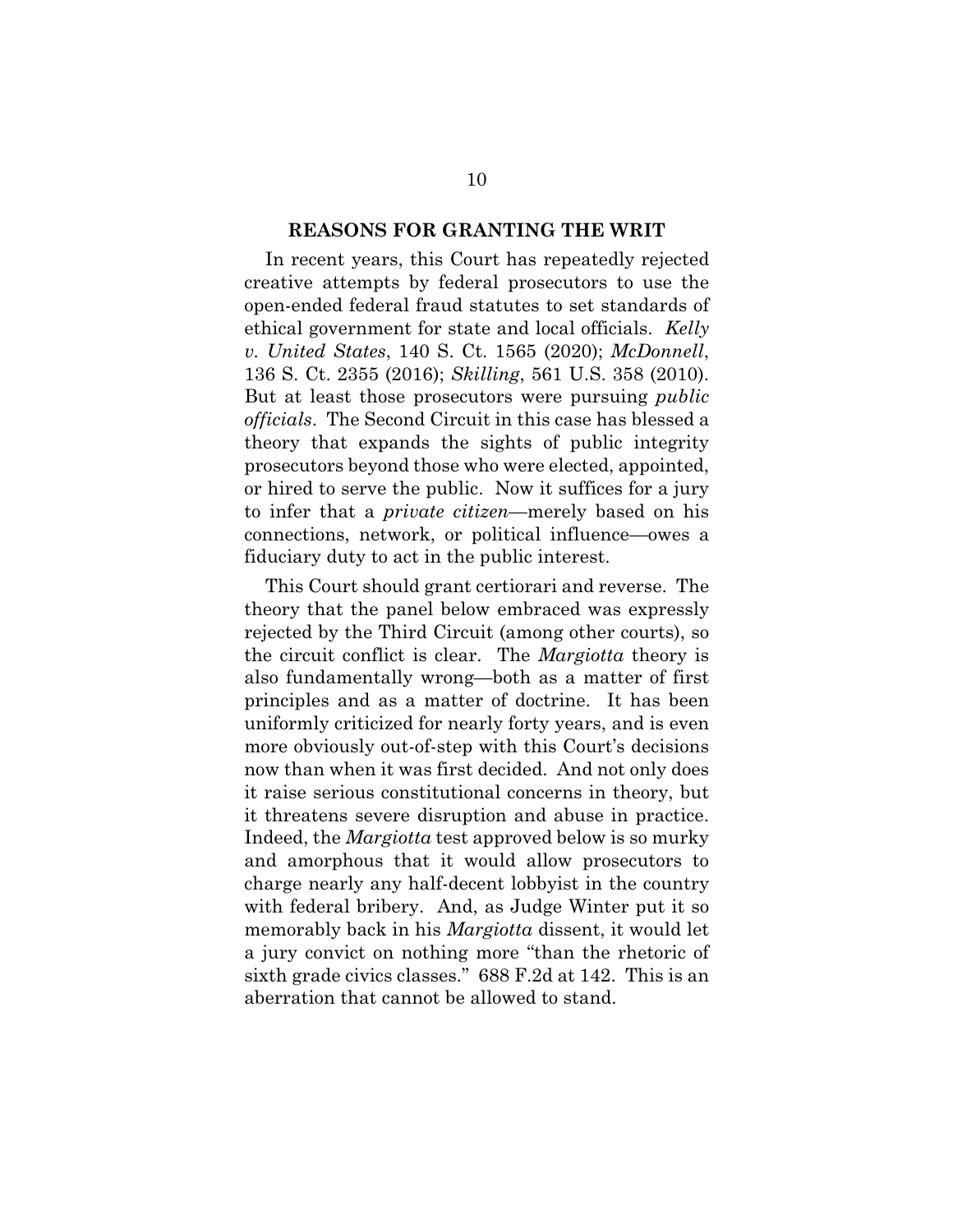#### **I. THE THIRD CIRCUIT HAS EXPRESSLY REJECTED**  *MARGIOTTA***.**

The panel below upheld Percoco's honest-services conviction by resurrecting the Second Circuit's 1982 decision in *Margiotta*. But *Margiotta*'s reasoning and holding has been rejected by other courts, including the Third Circuit, and the decision was left for dead even by district courts in the Second Circuit after this Court's *McNally* ruling. By resuscitating this vestige of a bygone era, the court renewed an express circuit split that warrants review.

#### **A. The** *Margiotta* **Decision and Dissent.**

In *Margiotta*, the Second Circuit broadly construed the federal fraud statutes to embrace the theory that a private citizen "who holds no official government office but who participates substantially" in state or local governance owes a fiduciary duty to the public, so that he could be convicted of depriving the public of the intangible right to honest services. 688 F.2d at 111. In inventing this unique fiduciary relationship, the Second Circuit stretched the reach of the federal fraud statutes well beyond their traditional bounds, drawing a powerful dissent from Judge Winter.

**1.** Joseph M. Margiotta served as Chairman of the Republican Committees of Nassau County and the Town of Hempstead. *Id.* at 112. He was charged with fraud for helping an insurance agency obtain an exclusive broker position with the county and town in exchange for kicking back a portion of its commissions. *Id.* at 120. Although Margiotta held no public office, the government argued that he owed a fiduciary duty to the public because his "power and prestige" gave him "influence" over Republican officials. *Id.* at 113.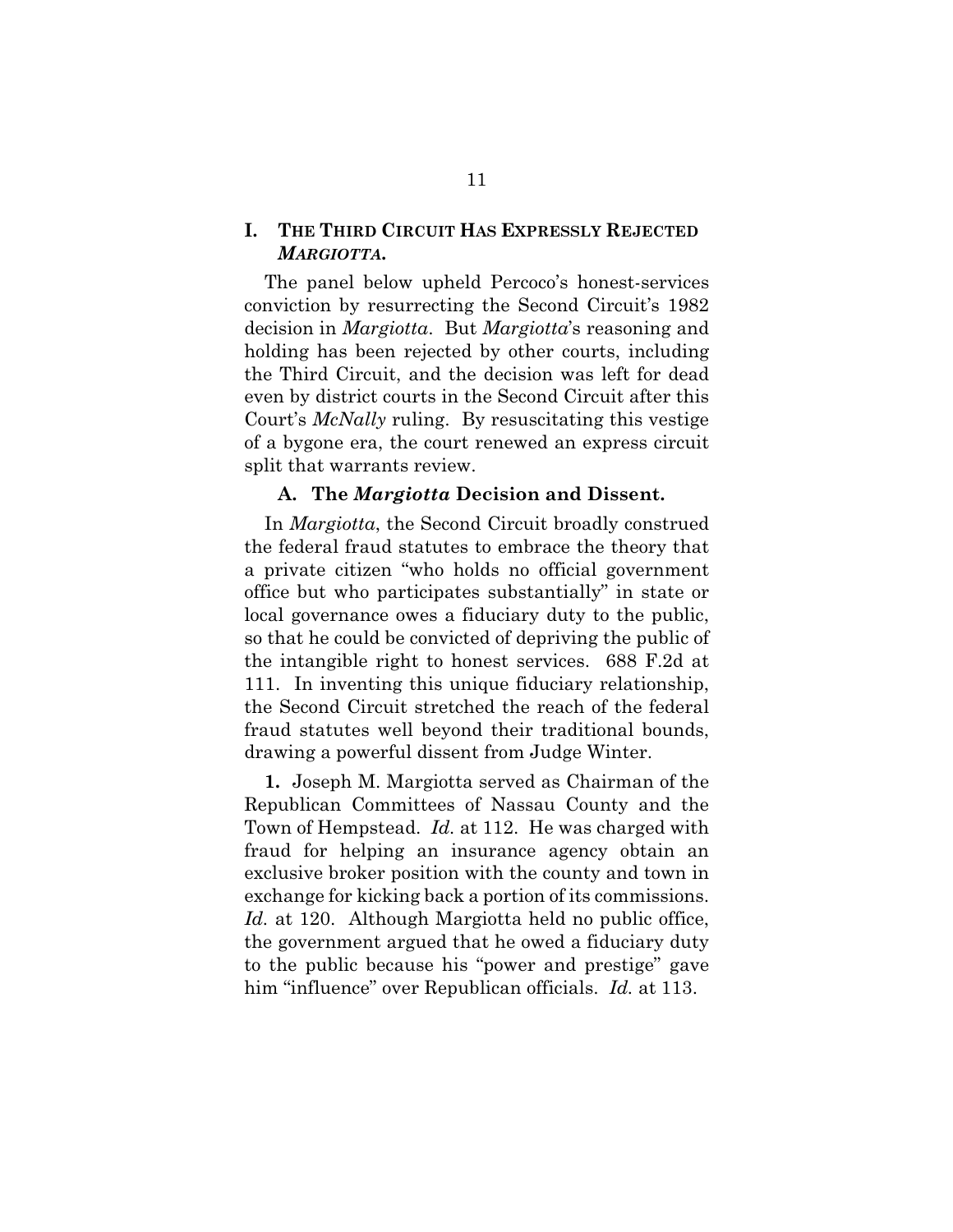The panel framed the question as whether the fraud statutes prohibit political misconduct "by individuals who participate in the political process but who do not occupy public office." *Id.* at 112. It recognized this was a "novel application" of the law and purported to "tread most cautiously." *Id.* at 120. Indeed, the panel acknowledged that the "seemingly limitless" language of the fraud statutes created a "danger of sweeping within [their] ambit … conduct, such as lobbying and party association, which has been deemed central to the functioning of our democratic system since at least the days of Andrew Jackson." *Id.* But the panel was equally if not more concerned about "eliminat[ing] a potential safeguard of the public's interest in honest and efficient government." *Id.*

The panel ultimately held that "we do not believe that a formal employment relationship, that is, public office, should be a rigid prerequisite to a finding of fiduciary duty in the public sector." *Id.* at 122. In lieu of a "precise litmus paper test" (because "[t]he drawing of standards in this area is a most difficult enterprise"), the majority invoked two tests to determine whether a private individual owes a fiduciary duty to the public: "(1) a reliance test, under which one may be a fiduciary when others rely upon him because of a special relationship," and "(2) a de facto control test, under which a person who in fact makes governmental decisions may be held to be a governmental fiduciary." *Id.* Almost wishfully, the panel claimed these tests "permit[] a party official to act in accordance with partisan preferences or even whim, up to the point at which he dominates government." *Id.* at 122. Exactly where that point is, the court did not specify.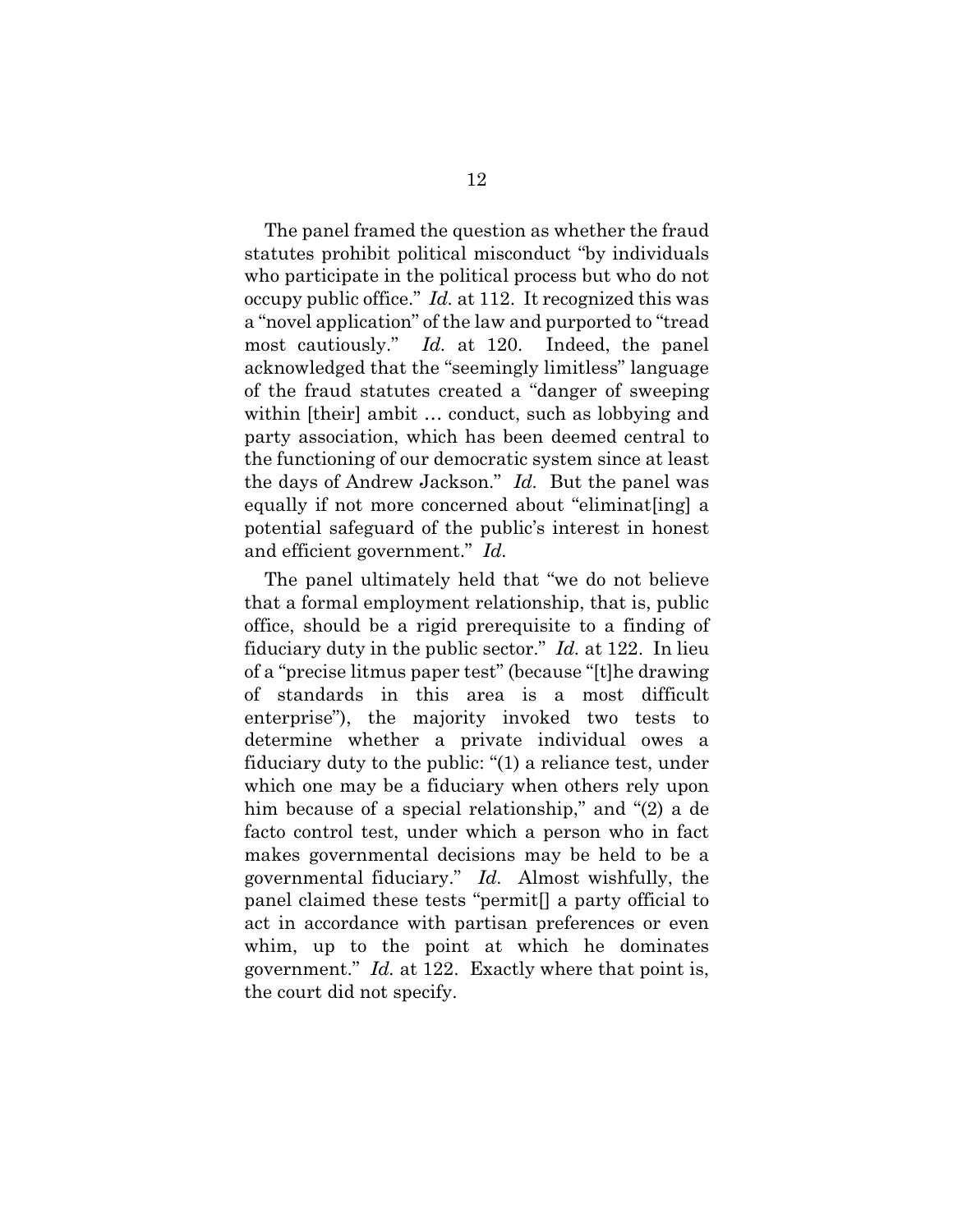Committed to its private-public fiduciary duty rule, the court rejected any constitutional challenges to its approach. Quoting the adage that "[m]en must turn square corners when they deal with the Government," the panel reasoned that it "requires little imaginative leap to conclude that individuals who in reality *or effect* are the government owe a fiduciary duty to the citizenry." *Id.* at 124 (emphasis added). It concluded that this novel application of the statute thus raised no "fair notice" concerns. *Id.* at 129.

The majority also acknowledged that the rights of "lobbyists and others who seek to exercise influence in the political process are basic in our democratic system." *Id.* at 128-29. Yet First Amendment concerns were merely "a chimera," because "there is no indication that the application of the mail fraud statute in this specific case would deter protected political activities in other contexts," even if the same "theory" could be "misused … and misapplied to constitutionally protected conduct." *Id.* at 129.

The majority likewise recognized, "[t]heoretically," that there may be "federalism concerns" in finding a fiduciary duty absent "reference to state law." *Id.* at 124. Nonetheless, the court held that "a violation of local law is not an essential element" of the offense, and so "we need not examine state law to determine whether Margiotta's relationship of dominance in municipal government gives rise to certain minimum duties to the general citizenry." *Id.* It sufficed that "federal public policy" stood against his conduct. *Id.* In any event, the court proceeded to hold that, as a party official, Margiotta did owe a certain "fiduciary duty to the citizenry of Hempstead and Nassau County under New York law." *Id.*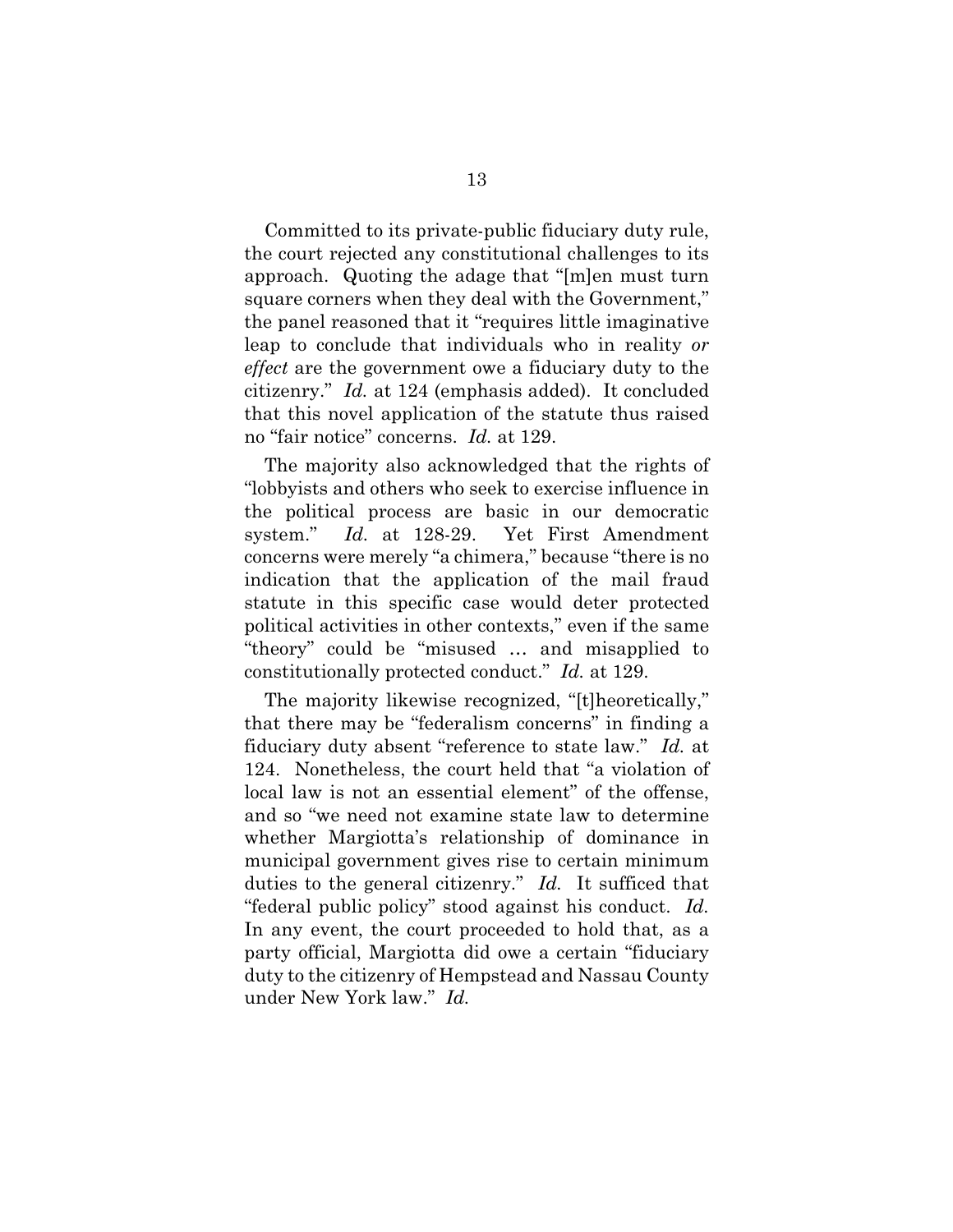**2.** In a scathing dissent, the late Judge Winter admonished the majority's sprawling decision. *Id.* at 139. Judge Winter described "[t]he majority's use of mail fraud as a catch-all prohibition of political disingenuousness" that "expands [the fraud statute] beyond any colorable claim of Congressional intent and creates a real danger of prosecutorial abuse for partisan political purposes." *Id.*

While Judge Winter recognized the then-existing theory of honest-services fraud, he explained that the majority had added "one seemingly small element to these precedents"—namely, that "a jury may find that a politically active person has sufficient influence and power over the acts of elective officials to be subjected to the same duty as those officials." *Id.* at 142. That innovation, he explained, is incredibly consequential: It "leads to a result which is not only greater than, but is roughly the square of, the sum of the parts." *Id.* As a practical matter, that new theory "subjects virtually every active participant in the political process to potential criminal investigation and prosecution." *Id.* at 143.

Turning to first principles, Judge Winter faulted the majority for improperly analogizing fiduciary duties among private parties to those among politically active citizens and the general public "in a pluralistic, partisan, political system." *Id.* at 142. The former cannot be imported to the latter context "simply by mouthing the word fiduciary." *Id.* Instead, "we should recognize that a pluralistic political system assumes politically active persons will pursue power and selfinterest." *Id.* at 143.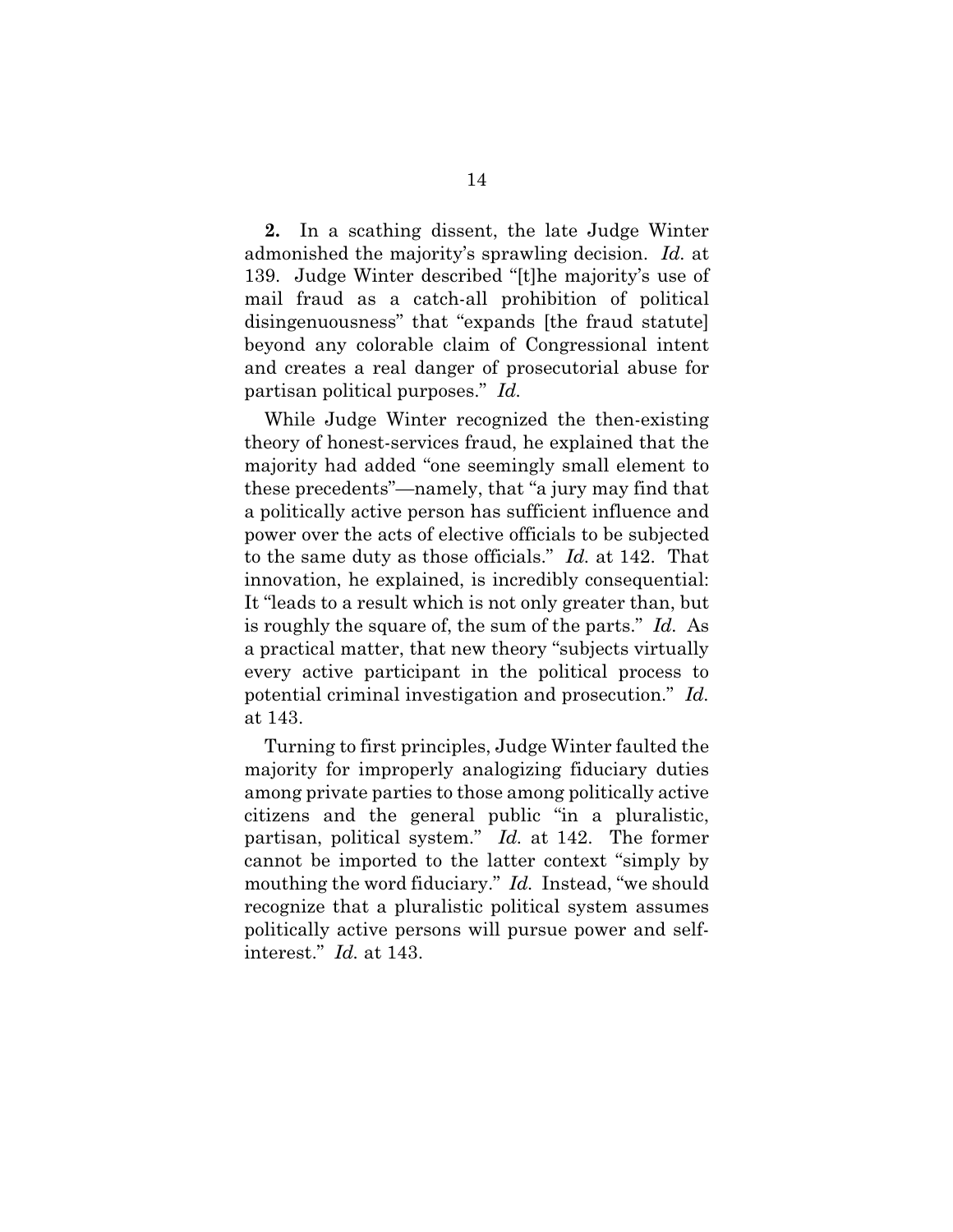Judge Winter then proceeded to explain the effects of the majority's standard: "Juries are simply left free to apply a legal standard which amounts to little more than the rhetoric of sixth grade civics classes." *Id.* at 142."[N]o amount of rhetoric seeking to limit the holding to the facts of this case can conceal that there is no end to the common political practices which may now be swept within the ambit of mail fraud." *Id.* at 140. That open-ended and malleable standard, in turn, creates "the potential for abuse through selective prosecution and the degree of raw political power the freeswinging club of mail fraud affords federal prosecutors." *Id.* at 143; *see also id.* at 144 ("When the first corrupt prosecutor prosecutes a political enemy for mail fraud, the rhetoric of the majority about good government will ring hollow indeed."). And it also threatens the First Amendment, since the majority's theory "subjects politically active persons to criminal sanctions based solely upon what they say or do not say in their discussions of public affairs." *Id.* at 140.

Of course, Judge Winter "hope[d] that public affairs are conducted honestly and on behalf of the entire citizenry," but "shudder[ed] at the prospect of partisan political activists being indicted for failing to act 'impartially' in influencing governmental acts." *Id.* at 143. "Where a statute, particularly a criminal statute, does not regulate specific behavior, enforcement of inchoate obligations should be by political rather than criminal sanctions." *Id.* And "[w]here Congress has not passed legislation specifying particular acts by the politically active as criminal, our reliance rather should be on public debate, a free press and an alert electorate." *Id.* He decried this new "catch-all political crime which has no use but misuse." *Id.* at 144.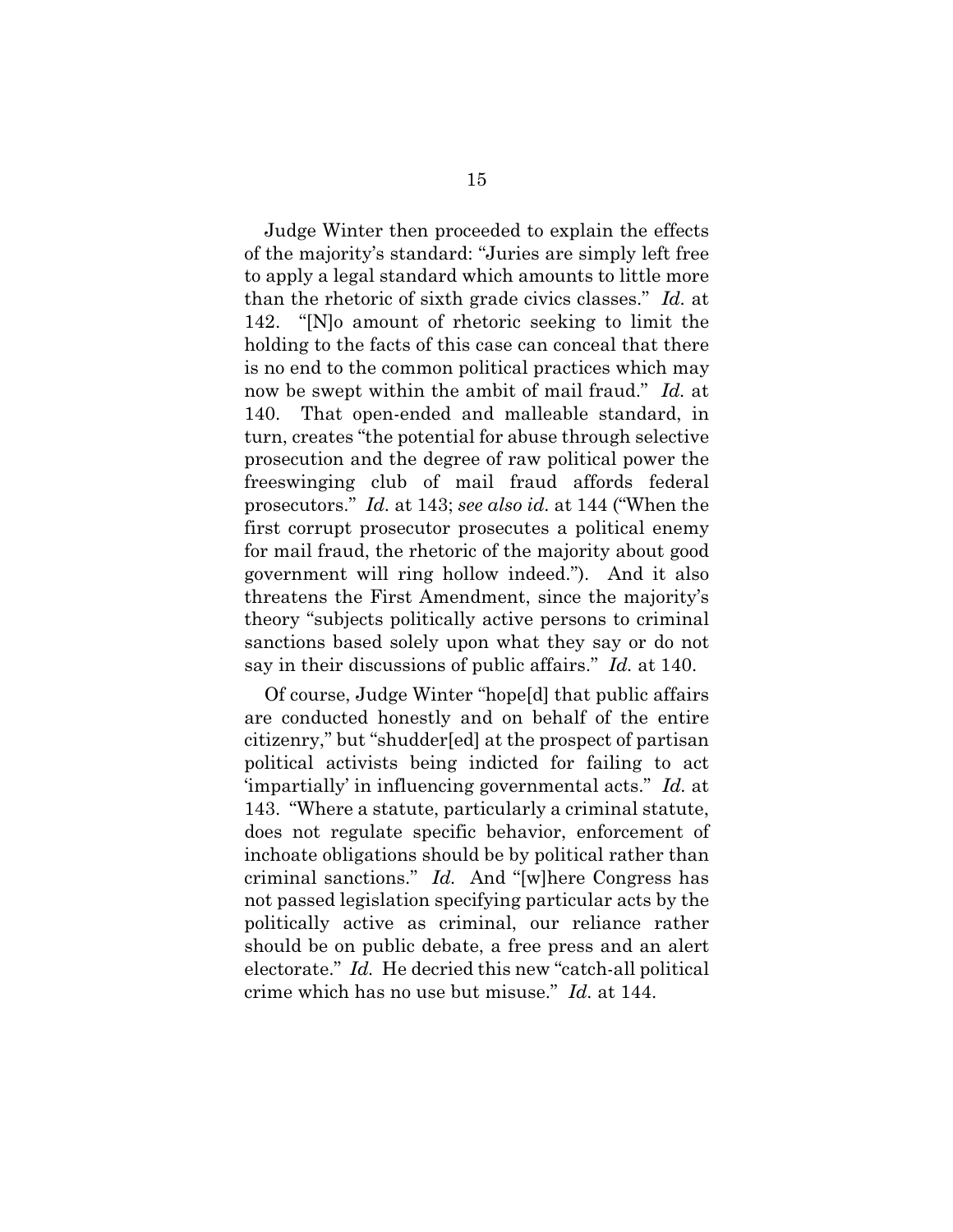**3.** *Margiotta* barely escaped en banc review, leaving the convictions undisturbed over the dissent of four judges after some judges recused themselves from the vote. *See* 811 F.2d 46 (2d Cir. 1982); *Adler*, 274 F. Supp. 2d at 586 (describing *Margiotta*'s en banc vote).

#### **B. The Circuit Conflict Over** *Margiotta***.**

Judge Winter's dire predictions did not immediately come to fruition, because this Court soon overturned the entire honest-services rubric. And after Congress reversed that decision legislatively, courts even within the Second Circuit considered *Margiotta* dead. Most relevant, the Third Circuit expressly adopted Judge Winter's dissenting views.

**1.** Just a few years after *Margiotta*, this Court first considered the honest-services theory. Although every circuit court had adopted that judge-made doctrine, this Court rejected it.

The Court held that "[t]he mail fraud statute clearly protects property rights, but does not refer to the intangible right of the citizenry to good government." *McNally*, 483 U.S. at 356. The Court invoked the rule of lenity, explaining "that when there are two rational readings of a criminal statute, one harsher than the other, we are to choose the harsher only when Congress has spoken in clear and definite language." *Id.* at 359-60. Declining to "construe the statute in a manner that leaves its outer boundaries ambiguous and involves the Federal Government in setting standards of disclosure and good government for local and state officials," this Court read it "as limited in scope to the protection of property rights." *Id.* at 360. "If Congress desires to go further, it must speak more clearly than it has." *Id.*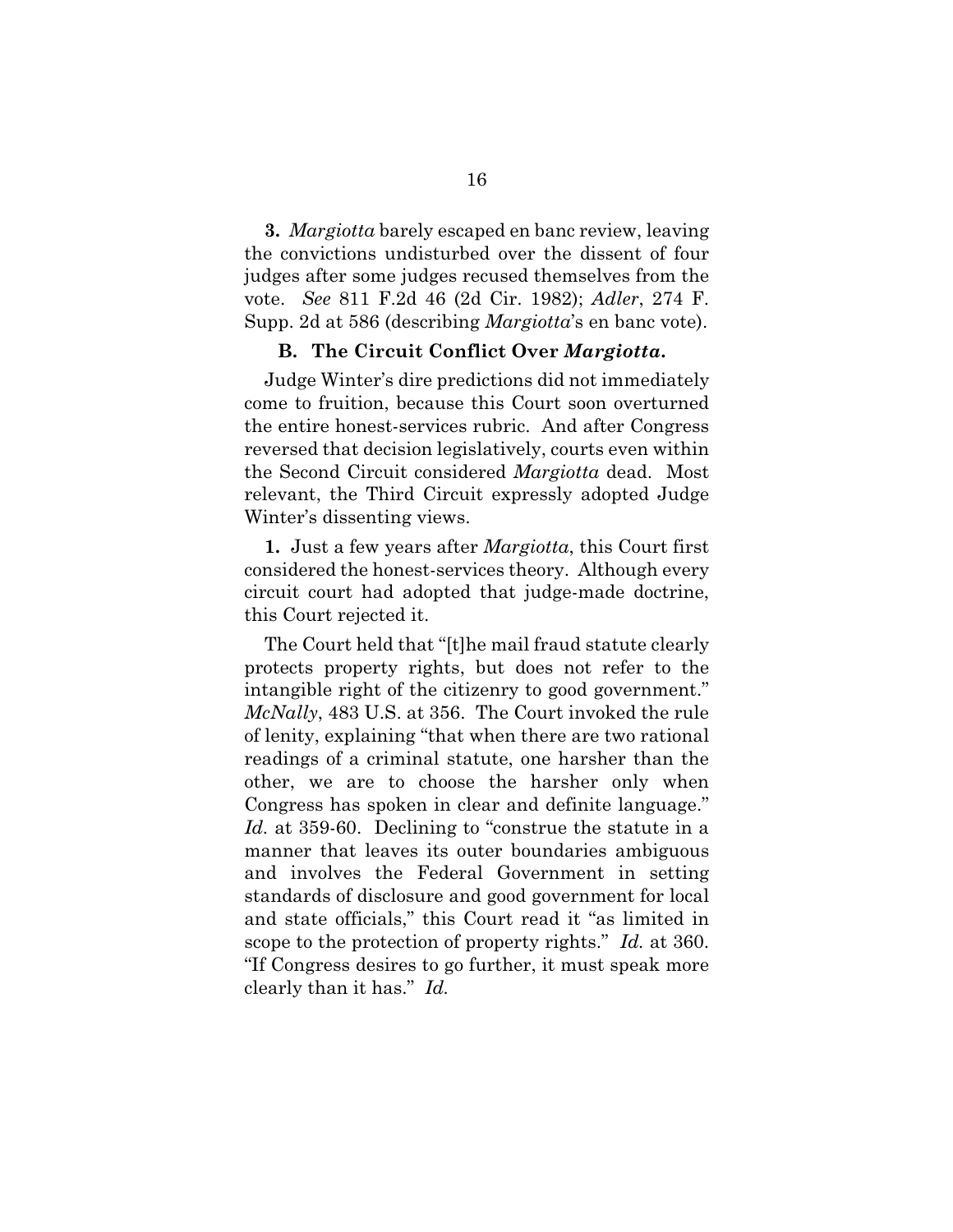Ironically, the Sixth Circuit decision that *McNally*  reversed, *United States v. Gray*, 790 F.2d 1290 (6th Cir. 1986), had adopted the *Margiotta* rule. The Sixth Circuit reasoned that "public office should not be a rigid prerequisite to impressing a fiduciary duty." *Id.* at 1295. The court cited *Margiotta* in concluding that someone "who has no formal employment relationship with government may nonetheless substantially participate in government operations so as to assume a fiduciary duty to the general citizenry." *Id.* But the Sixth Circuit is the only other Court of Appeals that has ever adopted the *Margiotta* approach.

**2.** Congress soon reversed *McNally* by enacting 18 U.S.C. § 1346, which defines the rights protected by the mail- and wire-fraud statutes as encompassing the "intangible right of honest services." Courts therefore again had to evaluate the scope of those services—and who owed them. *Margiotta* was back on the table.

But it did not attract many takers. Most important, the Third Circuit took direct aim at *Margiotta* in *United States v. Murphy*. That case involved charges against a former chairman of the Republican Party in Passaic County for conduct relating to "a contracts-forpayments scheme that Murphy allegedly organized by using his considerable influence over Passaic County officials" to procure contracts for a company seeking to provide services to the county. 323 F.3d at 104. In a unanimous decision by Chief Judge Becker and joined by Judges Scirica and McKee, the court declined to follow *Margiotta*'s "oft-criticized holding" and instead agreed with Judge Winter's dissent that "*Margiotta* extends the mail fraud statute beyond any reasonable bounds." *Id.* at 104, 109.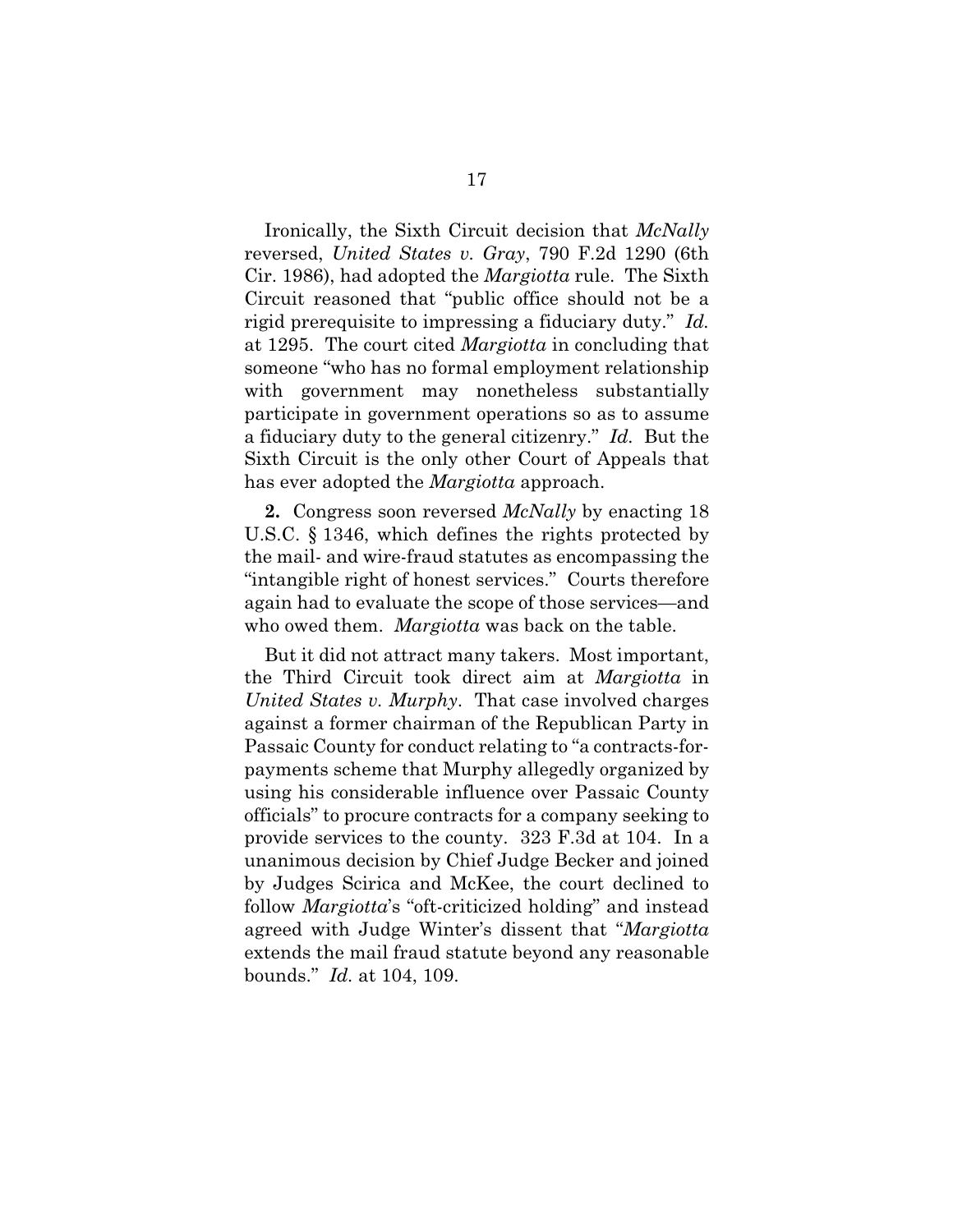The Third Circuit focused on three points. *First*, it noted that the text of § 1346 "provides little guidance as to the conduct it prohibits," raising fair-notice concerns that are "particularly weighty in the context of prosecutions of political officials, since such prosecution may chill constitutionally protected political activity." *Id.* at 116. *Second*, the court held that honest-services fraud is dependent on a fiduciary *relationship*, and that even a state law criminalizing certain conduct cannot serve as a basis for a fiduciary relationship between a private citizen and the public. *Id.* at 117. Otherwise, "all criminal activity would breach a duty to the public not to break the law that could then form the basis of a mail fraud conviction," and that would "run counter to ... federalism concerns" while giving § 1346 "potentially limitless application." *Id. Finally*, the court faulted *Margiotta* for "fail[ing] to provide any logical rationale for treating private party officials in the same manner as public officials," and shared Judge Winter's worry that it would open too many doors for an "over-zealous prosecutor." *Id.* at 117-18.

District courts likewise declined to follow *Margiotta*. In *United States v. Warner*, for example, the court was "unwilling to adopt a construction of the mail fraud statute so expansive as to require a jury to decide whether a private individual acted enough like a government official to make him criminally liable under § 1346." 292 F. Supp. 2d 1051, 1061 (N.D. Ill. 2003). The court observed that "the Second Circuit's 1982 *Margiotta* decision … has been roundly criticized and arguably is no longer good law" in light of the intervening *McNally* precedent. *Id.* at 1062.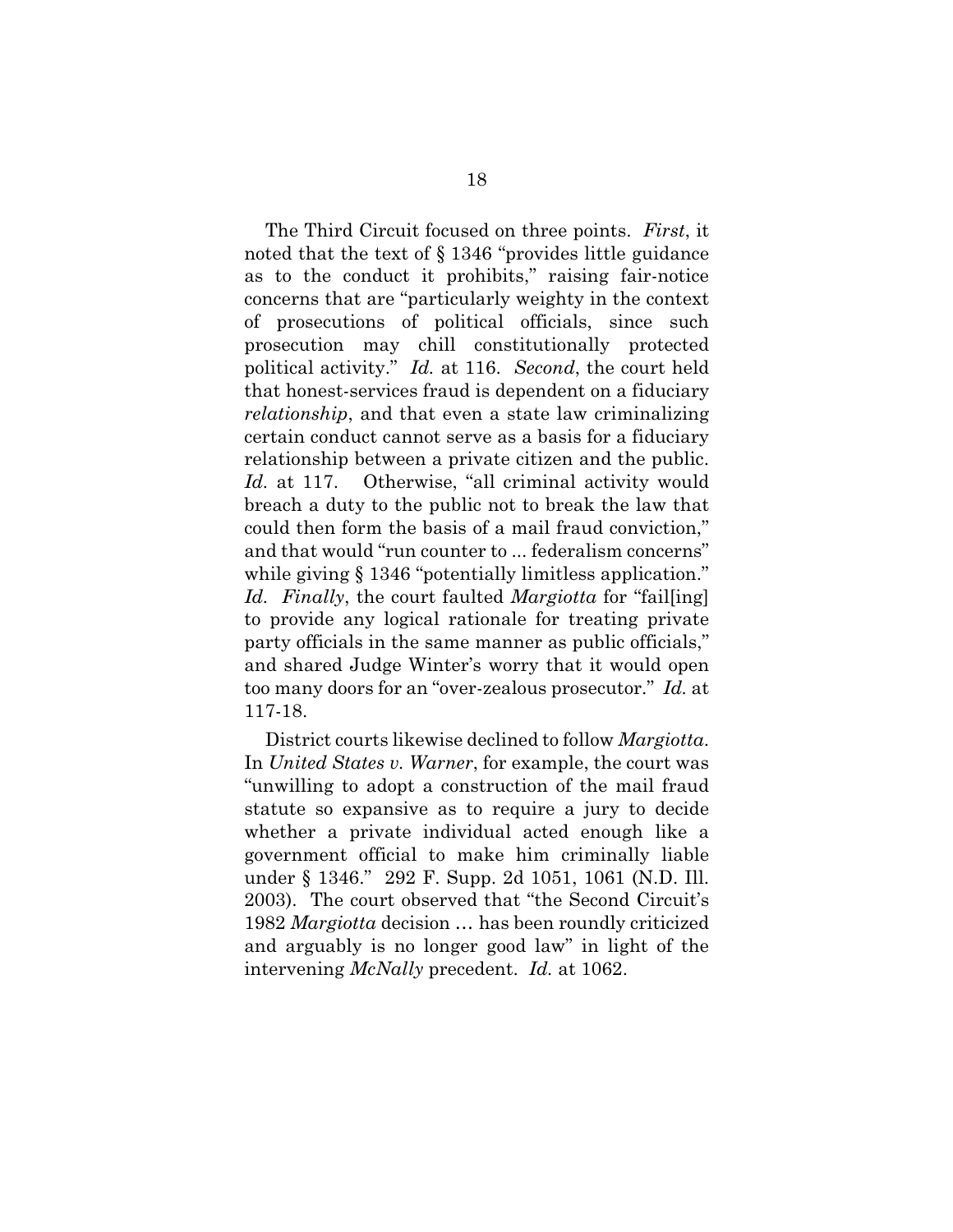Indeed, even district courts *in the Second Circuit* treated *Margiotta* as bad law following *McNally*, notwithstanding that Congress enacted § 1346. *See Adler*, 274 F. Supp. 2d at 587 ("This Court agrees that *Margiotta* was wrongly decided and is no longer good law in this Circuit or anyplace, as found by the Third Circuit in *Murphy*."); *United States v. Smith*, 985 F. Supp. 2d 547, 603 (S.D.N.Y. 2014) ("*Margiotta* has been 'widely criticized by practically everybody'").

And, while not reaching the precise issue directly, the Seventh Circuit called *Margiotta* one of the "worst abuses of the mail fraud statute," because it could result in a conviction "for conduct not even wrongful under state law." *United States v. Holzer*, 840 F.2d 1343, 1348 (7th Cir. 1988) (Posner, J.).

**3.** Against all of this, only the Sixth Circuit has stuck to its pre-*McNally* embrace of *Margiotta*. In *United States v. Turner*, the court explained that, "to determine whether a defendant who did not hold a public office nevertheless owed the public a fiduciary duty, the district court should have applied the 'two time-tested measures of fiduciary status' as adopted in *Gray*," the case *McNally* reversed on other grounds. 465 F.3d 667, 675 (6th Cir. 2006); *see also United States v. Frost*, 125 F.3d 346, 366 (6th Cir. 1997) (citing *Margiotta* and describing *Gray* as establishing "test for determining whether an individual owes a fiduciary duty to the public").

#### **C. The Panel's Revival of** *Margiotta***.**

By embracing and doubling down on *Margiotta*'s novel fiduciary duty theory in a post-*McNally* case based on § 1346, the panel below created a clear conflict with the Third Circuit in *Murphy*.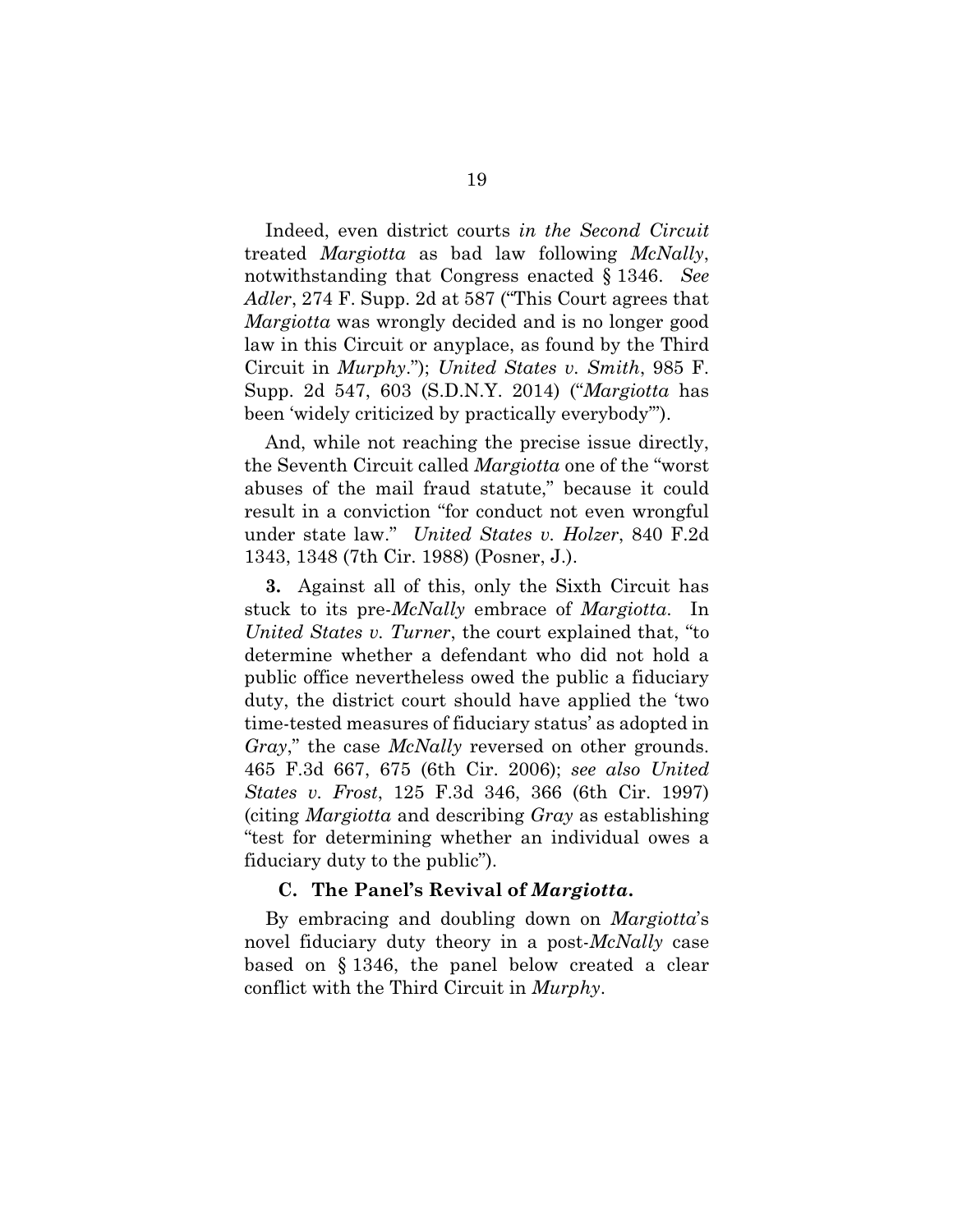The decision below rests on—and thus squarely tees up—the *Margiotta* theory. The issue is well preserved, having been raised from the very outset of the case. *See supra* at 7. And the Second Circuit reviewed and approved it *de novo*. Pet.App.24a-32a. Moreover, Percoco's conviction on Count Ten hinges directly on that issue, *i.e.*, whether he owed a fiduciary duty to the public while working on the Governor's campaign, because he agreed to work for COR and made the critical phone call during that period. Although there was evidence that Percoco also acted to benefit COR nearly a year after his return to state office, there was no evidence at trial to link those actions to the earlier payments. Pet.App.8a-9a. Rather, the LPA was the "front and center issue" for which Percoco was hired (Pet.App.24a n.3), and the panel relied on that action alone to support the conviction (Pet.App.39a-40a).

The panel decision conflicts squarely with *Murphy*. Where the Third Circuit narrowly construed § 1346 to account for the rule of lenity and the risk of chilling First Amendment conduct, 323 F.3d at 116, the Second Circuit here did the opposite. It relied on the statute's "capacious language" and found it "broad enough to cover the honest services that members of the public are owed by their fiduciaries, even if those fiduciaries happen to lack a government title and salary." Pet.App.27a. The panel further imported *Margiotta*'s faulty analogy to private employment, brushing aside any First Amendment concerns on the basis that petitioning the government is no more important than private speech. Pet.App.31a-32a. Ultimately, the decision below allows juries to infer fiduciary duties owed by private citizens to the general public, whereas the Third Circuit categorically foreclosed it.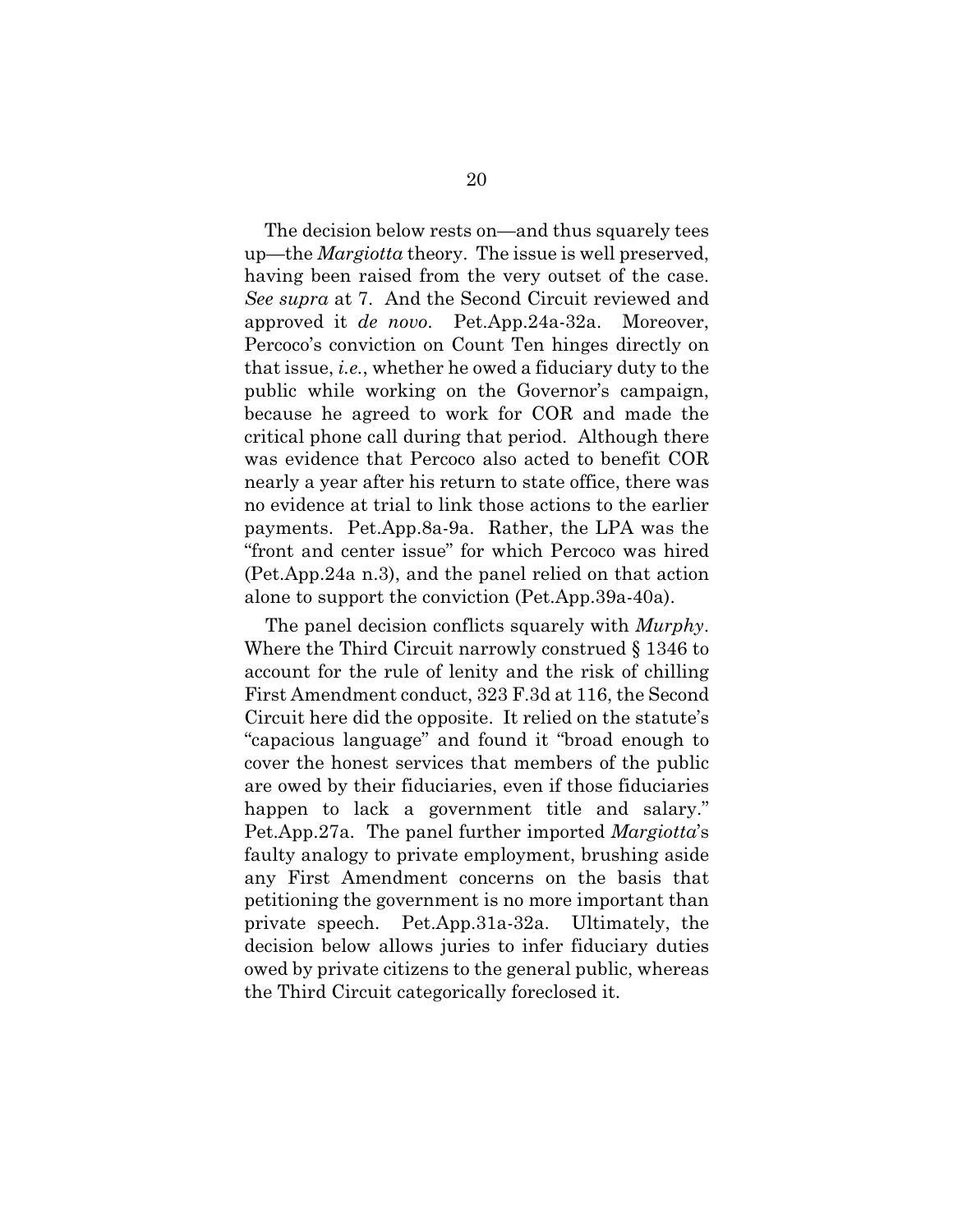\* \* \*

In short, of the three circuit courts to have decided whether a private citizen can have sufficient political sway to owe a fiduciary duty to the public under the honest services statute, the Second and Sixth Circuits say yes, and the Third Circuit says no. That is a clear, meaningful conflict that this Court should resolve.

### **II.** *MARGIOTTA* **WAS WRONG WHEN IT WAS DECIDED AND IS INDEFENSIBLE UNDER CURRENT LAW.**

The disagreement among the circuits is enough to warrant certiorari. But the gravity of the Second Circuit's error in *Margiotta*—which was compounded in the decision below—also cries out for review. The *Margiotta* theory was wrong *ab initio* as a matter of first principles. It cannot be squared with this Court's narrowing of the honest services statute in *Skilling* to cover only the pre-*McNally* "core." And it is woefully out-of-step with the Court's modern methodological approach to statutory interpretation in general and the federal corruption statutes in particular.

#### **A.** *Margiotta* **Was Wrong from the Outset.**

**1.** *Margiotta*'s core innovation was importing the law of fiduciary duty from the private sector to the public context. 688 F.2d at 141 (Winter, J., dissenting in part). There is no dispute that, under § 1346, a person who holds public office or public employment owes a fiduciary duty to act in the best interests of the public. A private employee may also have a fiduciary duty to an employer, born out of that employment relationship. But *Margiotta* went astray in "drawing an erroneous analogy between fiduciary relationships involving private parties based on express or implied contract and relationships between politically active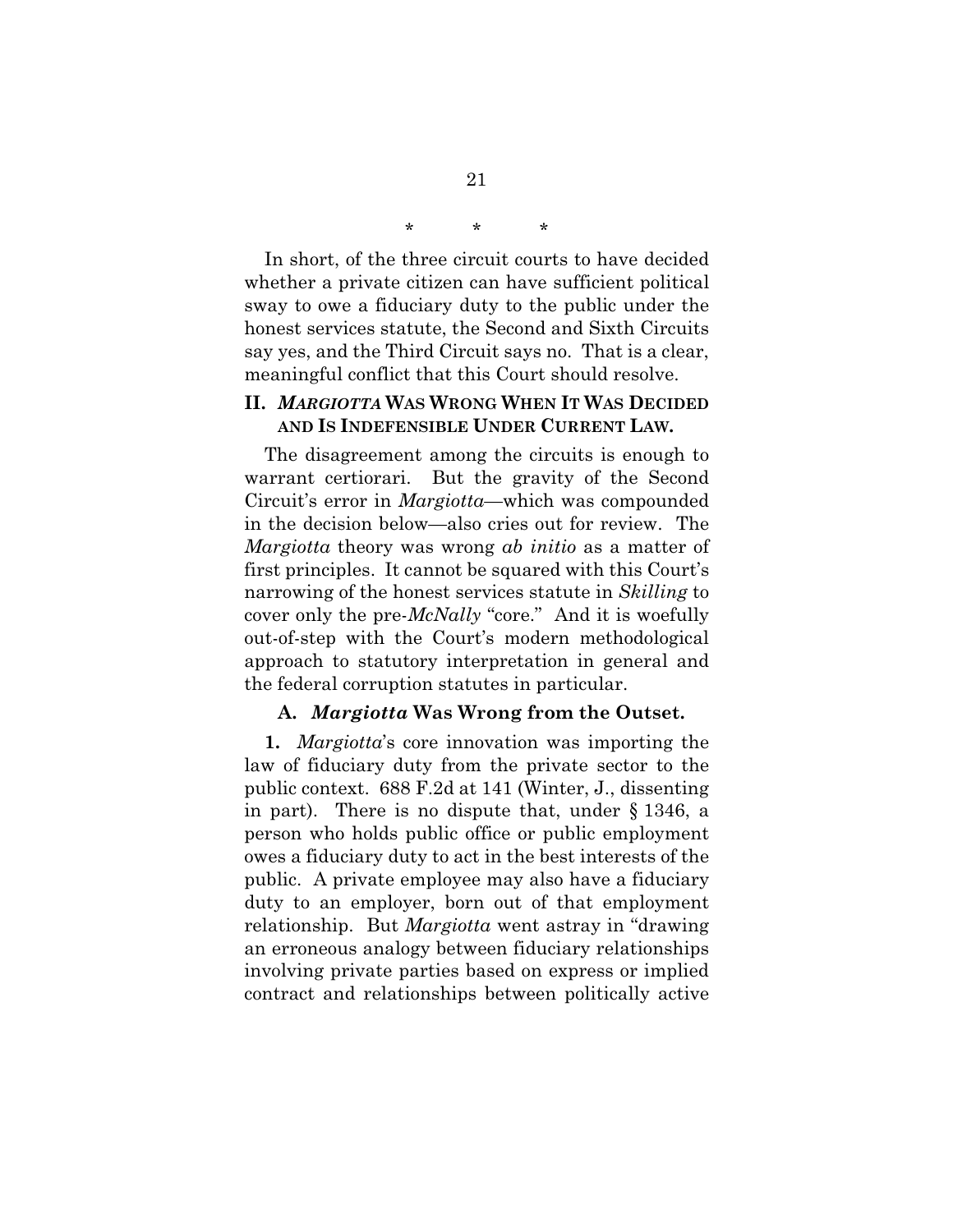persons and the general citizenry in a pluralistic, partisan, political system." *Id.* at 142. "It is one thing to show that an employer or client has placed explicit trust in a given individual, thus rendering him a fiduciary. But it is quite another matter to infer a fiduciary relationship from reliance of the citizenry at large or even others in government on a political party leader as a result of his 'special relationship' to government." Daniel J. Hurson, *Limiting the Federal Mail Fraud Statute - A Legislative Approach*, 20 AM. CRIM. L. REV. 423, 439-40 (1983). A politically active individual bears no relationship to the public that generates a duty to act in its interest. *See Murphy*, 323 F.3d at 117; Hurson, *supra*, at 440 ("Unlike elected officials, few political leaders, lobbyists, influence peddlers, or activists hold themselves out as acting for the general welfare of all citizens.").

To the contrary, our democratic system is based on the premise that private citizens will seek to advance their self-interest, while public officials will weigh the aggregate good of the citizenry. "One must question whether it is fair to impose … a [fiduciary] duty on someone simply because he becomes so involved in governmental affairs that 'others in government,' perhaps in abdication of their own responsibilities, tend to 'rely' on him." Hurson, *supra*, at 440. As Judge Winter thus noted, "we should recognize that a pluralistic political system assumes politically active persons will pursue power and self-interest," and not necessarily act in the best interest of the public. *Margiotta*, 688 F.2d at 143 (Winter, J., dissenting in part). It is public officials—alone—who represent the public and owe duties to act in its best interest.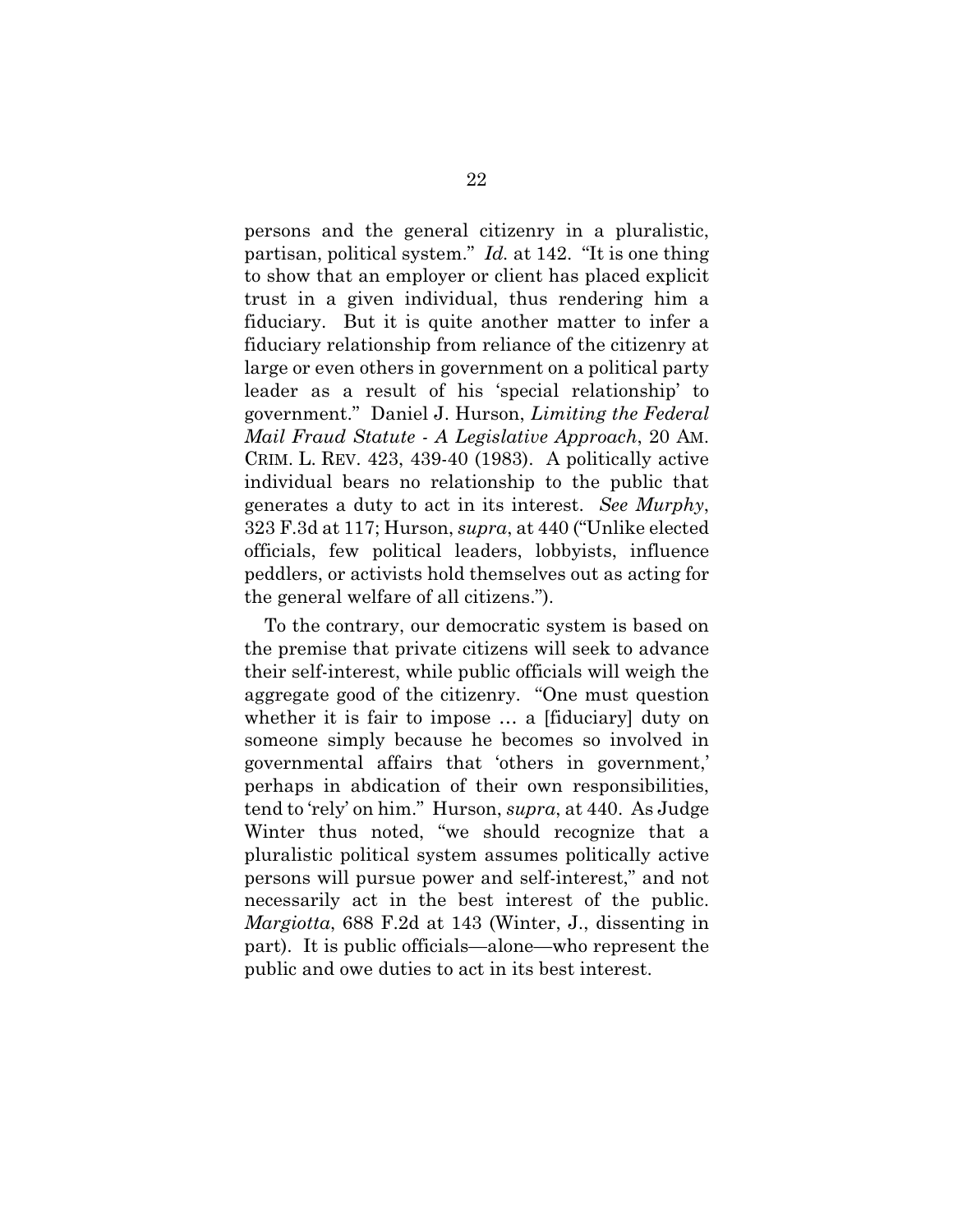**2.** *Margiotta*'s analysis also fails on its own terms. The court reasoned that reliance or control gives rise to a fiduciary relationship. But that is wrong, and the cases that *Margiotta* cited do not support it. Rather, those cases *presuppose* the existence of a relationship between the parties at issue and then analyze whether it rose to the fiduciary level. The concepts of reliance and control did not create the relationship in the first place. *Margiotta*, on the other hand, presumes a relationship where none exists—between a private citizen who has influence over government and other private citizens who do not. It then cloaks the reliance and dominance tests over that fiction.

For example, *Margiotta* cited *Cheese Shop International, Inc. v. Steele*, 303 A.2d 689, 691 (Del. Ch. 1973), for the notion that a fiduciary relationship exists "when others rely upon" someone because of a "special relationship." 688 F.2d at 122. But in *Cheese Shop*, the court considered whether two parties *who had entered into a contract* were engaged in a fiduciary relationship. 303 A.2d at 691. Finding no "dependency on or superiority of the one alleged to be a fiduciary," it held that no fiduciary relationship existed. *Id.* Relatedly, in *Mobil Oil Corp. v. Rubenfeld*, the court assessed whether two parties who entered into a franchise agreement had created a fiduciary relationship. When interpreting the effect of the parties' contract, the court noted that "[a] fiduciary relation exists when confidence is reposed on one side and there is resulting superiority and influence on the other." 339 N.Y.S.2d 623, 632 (Civ. Ct. 1972), *aff'd*, 357 N.Y.S.2d 589 (App. Term 1974). But it was not the confidence or influence that *created* the parties' legal relationship.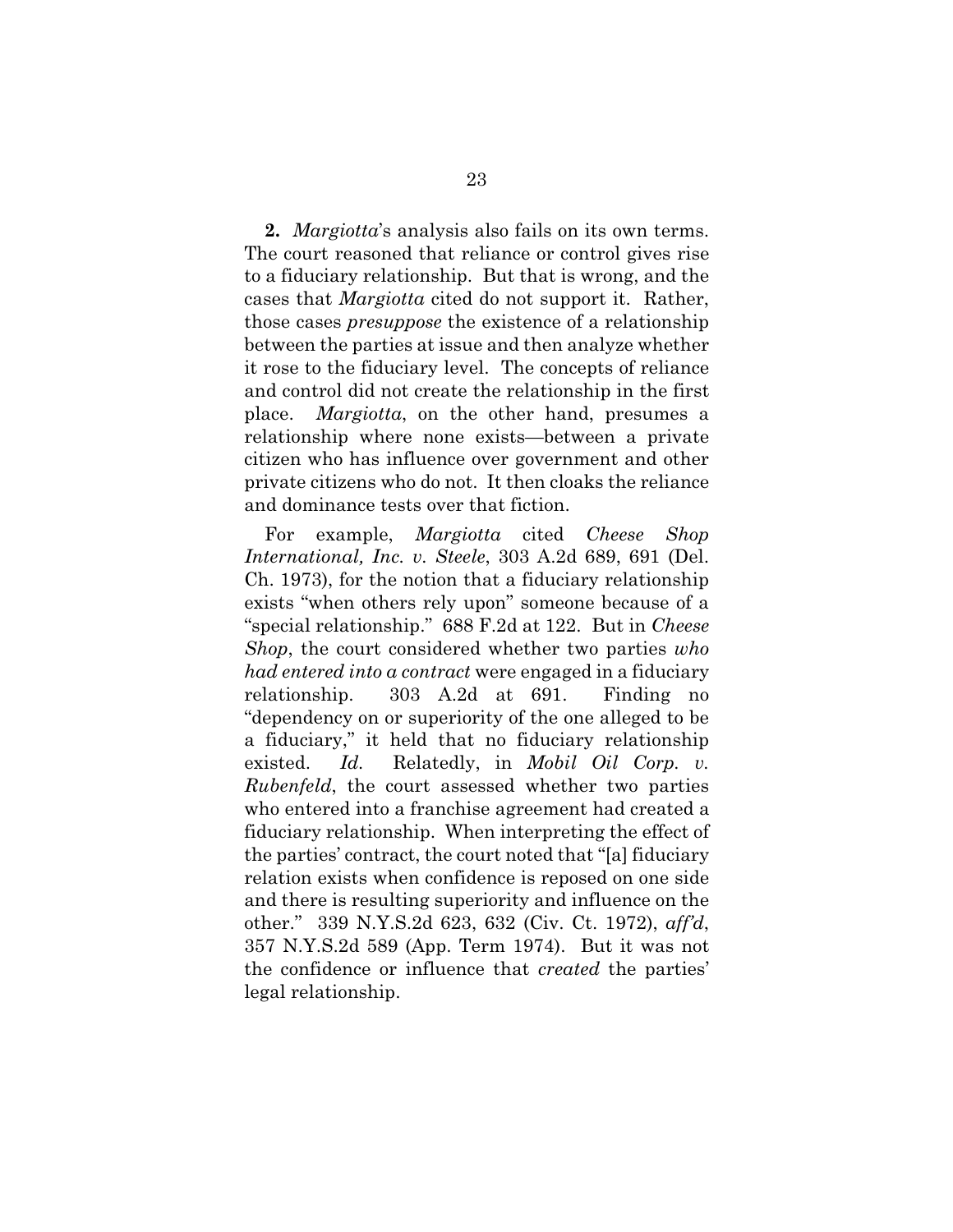These decisions in no way support a rule that reliance can establish the fiduciary relationship in the first place—let alone that the public has a fiduciary relationship with a private individual based solely on the fact that government officials rely on him. Unlike parties to a contract or franchise, two private citizens have no legal relationship to begin with.

*Margiotta* similarly misapplied cases in setting forth its "control" test. For example, it describes *Trustees of Jesse Parker Williams Hospital v. Nisbet*, 191 Ga. 821 (1941), as establishing a "fiduciary status based on position of dominance and control," 688 F.2d at 122, but, again, *Nisbet* involved the assessment of an established relationship between two parties, *see*  191 Ga. at 840-45. It did not hold that an individual's dominance or control over one party (*i.e.*, a public official) somehow assumes that party's fiduciary relationship with a *third party* (*i.e.*, the public).

Even where an individual may exercise control or influence over government affairs, the nature of the relationship (or lack thereof) between that private citizen and the public does not change. After all, public officials listen to and rely on private citizens all the time, whether constituents, media, lobbyists, donors, or friends. Conversely, "[p]rivate individuals who control government action must necessarily rely on public officials to do their bidding." John Calvin Jeffries, Jr., *Legality, Vagueness, and the Construction of Penal Statutes*, 71 VA. L. REV. 189, 241-42 (1985). The status of those individuals as influencers does not turn them into the equivalent of public officials or obligate them to act exclusively in the best interests of the public as a whole.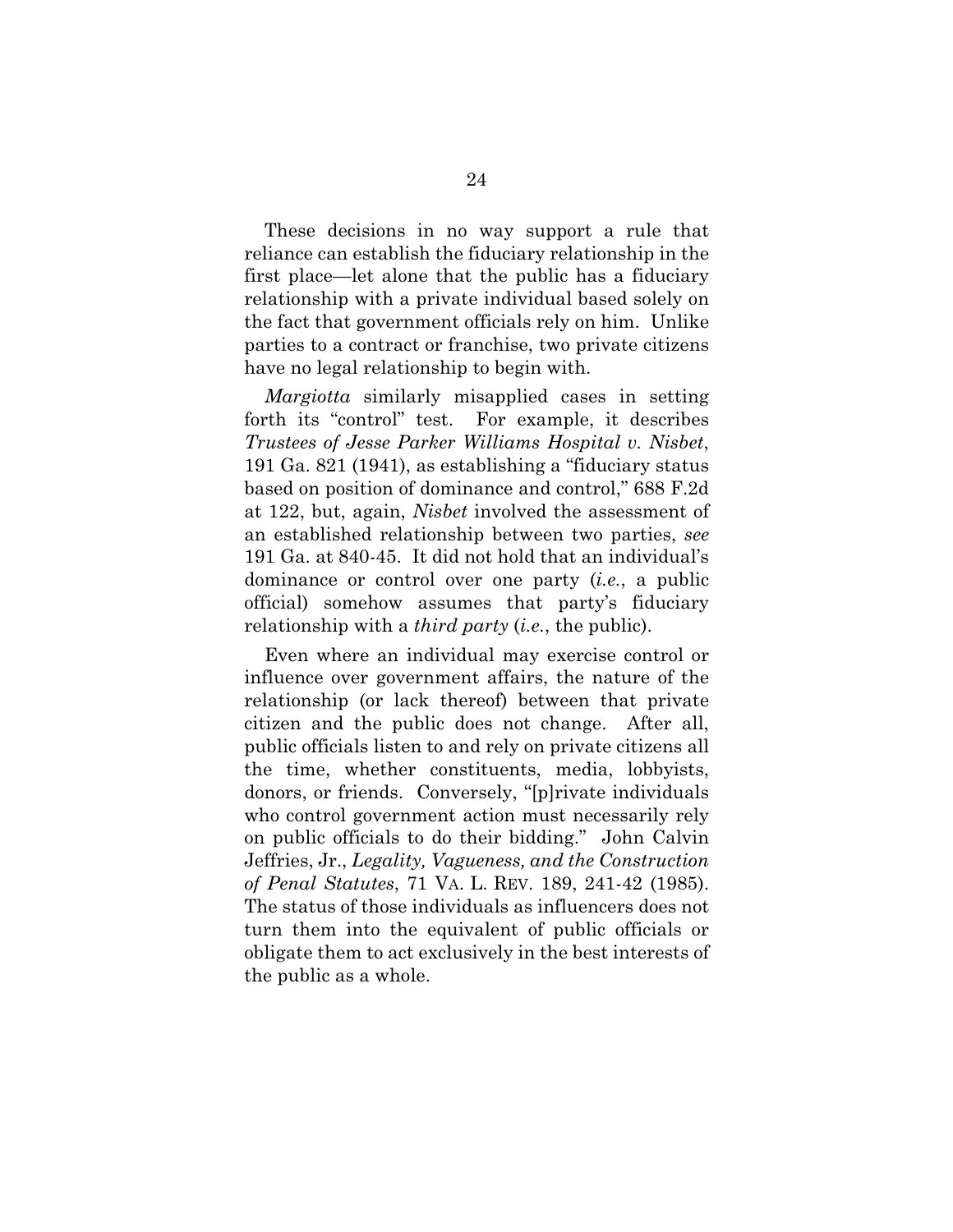**3.** If anything, the decision below expanded upon *Margiotta*'s errors. *Margiotta* involved a party official. While it is wrong to treat a party official as owing any fiduciary duties to the general public, it is true that political parties occupy a unique role in the American political system. *See Cal. Democratic Party v. Jones*, 530 U.S. 567, 573 (2000) (recognizing that many states "give[] a special role to political parties" such that "the parties' discriminatory action becomes state action"). And *Margiotta* relied in part on how New York treated party officials and their duties to the public. *See* 688 F.2d at 124-25.

The decision below, however, erased any hope that *Margiotta* would be limited to party officials. Percoco held only a private *campaign* role at the relevant time. Far from imposing duties on campaign partisans, New York law recognizes the difference between a public servant and a private political figure. Indeed, Percoco was required under New York law to resign from his position in the Executive Chamber to work full-time on the Governor's reelection campaign. *See* N.Y. Civ. Serv. Law § 107(1)-(2); N.Y. Pub. Off. Law § 74(3)(d). Percoco's removal from the state payroll materially changed his relationship with the public under state law, transitioning his role from a public servant to a private individual seeking political gain.

Yet the panel nevertheless held him accountable as a public official. More generally, the panel's reasoning and holding would extend to *any* private citizen who holds "sufficient control and reliance," whether based on past service, personal history, political influence, or anything else. *See* Pet.App.40a-41a.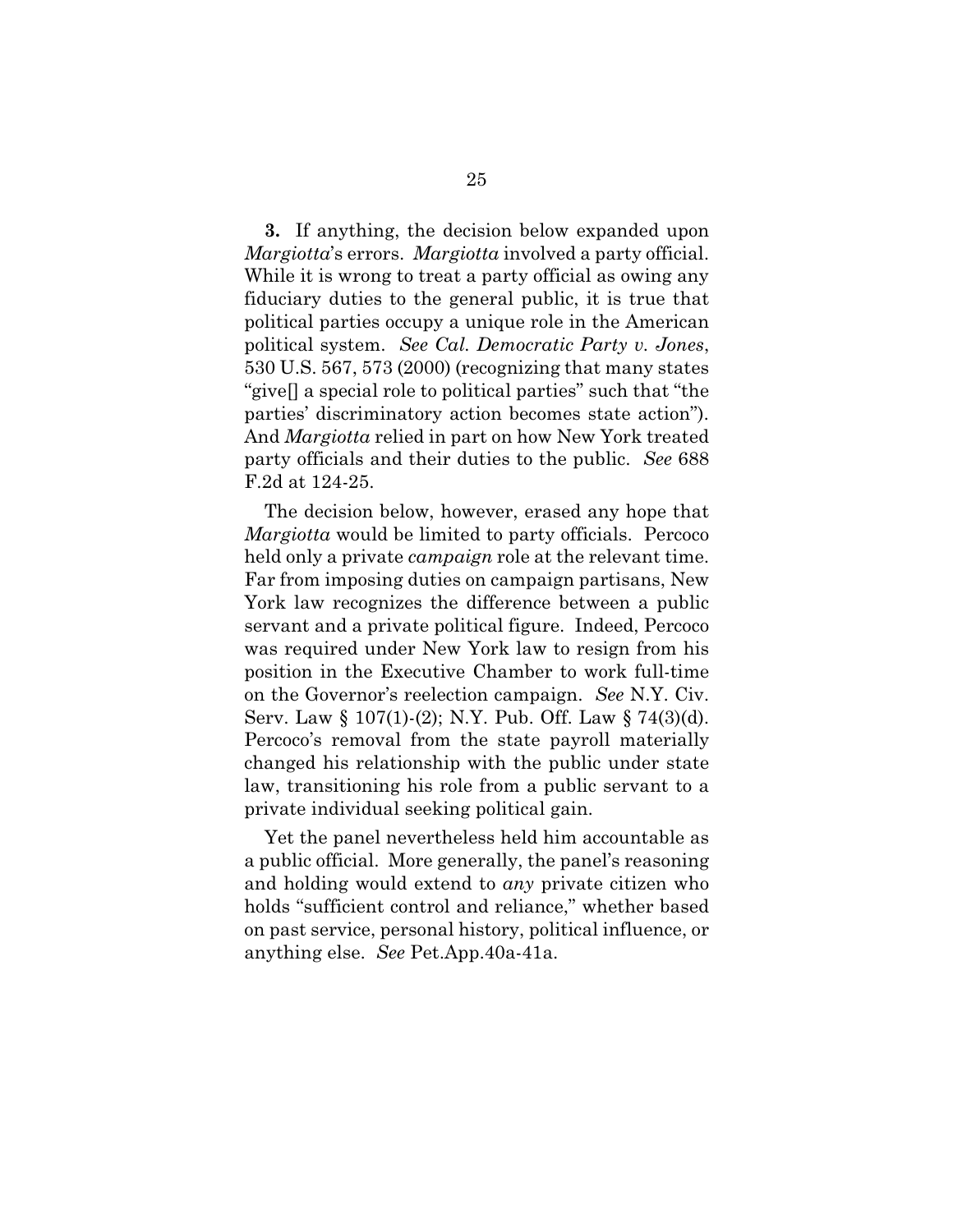*Margiotta* was a monster but arguably a caged one. The decision below unleashed that fearsome creature on the body politic.

#### **B.** *Margiotta* **Is Irreconcilable with** *Skilling***.**

Even if *Margiotta* had a theoretical leg to stand on, it cannot be reconciled with this Court's decision in *Skilling*, which sharply narrowed the scope of honestservices fraud under 18 U.S.C. § 1346 to "heartland" cases to avoid constitutional concerns. 561 U.S. at 409 n.43. *Margiotta* is anything but.

As described above, honest services fraud originated as a judicial creation; courts "interpreted the term 'scheme or artifice to defraud'" in the mail and wire fraud statutes "to include deprivations not only of money or property, but also of intangible rights," including the intangible right of honest services. *Id.* at 400. The doctrine was most often applied to bribery of a public official, but "[o]ver time, '[a]n increasing number of courts' recognized that 'a recreant employee'—public or private—'c[ould] be prosecuted under [the statute] if he breache[d] his allegiance to his employer by accepting bribes or kickbacks in the course of his employment.'" *Id.* at 401. "In 1987," however, this Court "stopped the development of the intangible-rights doctrine in its tracks." *Id.* The Court refused to construe the fraud statute "in a manner that leaves its outer boundaries ambiguous and involves the Federal Government in setting standards of disclosure and good government for local and state officials," and instead limited the statute to the "protection of property rights." *McNally*, 483 U.S. at 360. In response, Congress "swiftly" passed § 1346 to revive the doctrine. *Skilling*, 561 U.S. at 402.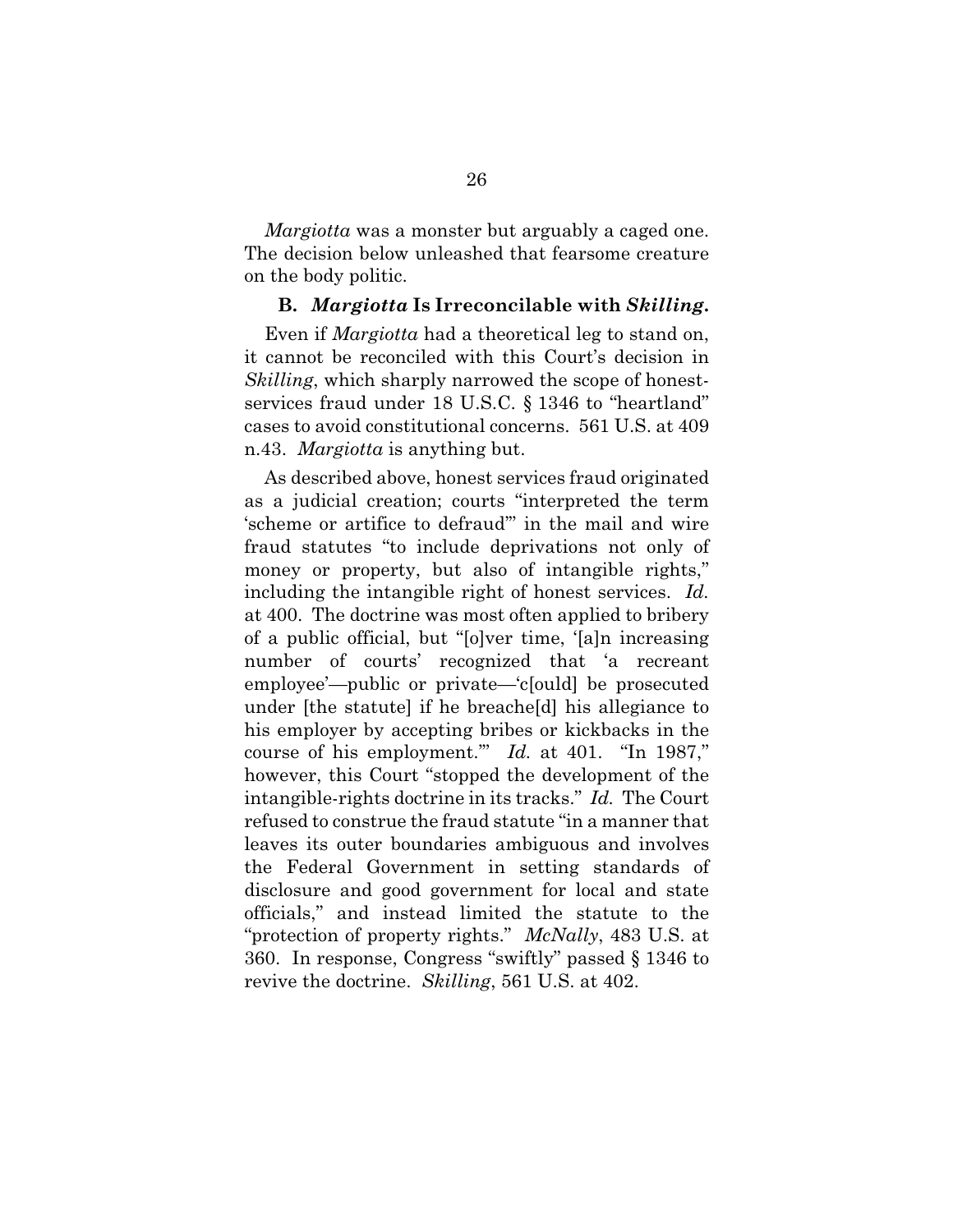That brings us to *Skilling*. The petitioners brought a vagueness challenge to § 1346, which referred to an intangible right but gave no details on what it meant, who owed it, or how it could be breached. To avoid constitutional difficulty, the majority in *Skilling* held that Congress *did not* adopt the pre-*McNally* honest services doctrine wholesale. Rather, the Court limited § 1346 to "paramount," "heartland," or "paradigmatic" cases. *Id.* at 404, 409 n.43, 411. Namely, schemes designed to deprive the public of honest services through "bribes or kickbacks," but not those involving merely a conflict of interest or other ethical breaches. *Id.* at 409-10.

*Margiotta*'s admittedly "novel" application of the honest-services theory to "an individual who occupies no official public office but nonetheless participates substantially in the operation of government" is the opposite of a paradigmatic case. *Margiotta*, 688 F.2d at 121. It was an unprecedented aberration. "[U]ntil *Margiotta*, that [honest-services] theory apparently applied only to public officials." Jeffries, *supra*, at 239- 40. The Second Circuit's recognition of the right to honest government as a basis for a fraud conviction of a *private citizen* extended the statute to new bounds without question outside the realm of the "paramount" or "heartland" cases that survive *Skilling.*

Moreover, in narrowing § 1346, this Court sought to avoid uncertainty as to "the source and scope of fiduciary duties" that could establish the foundation of an honest-services conviction. 561 U.S. at 407 n.41. The Court noted that in bribery and kickback cases, "[t]he existence of a fiduciary relationship" is "usually beyond dispute." *Id.* As examples, it pointed to cases of "public official-public," "employee-employer," and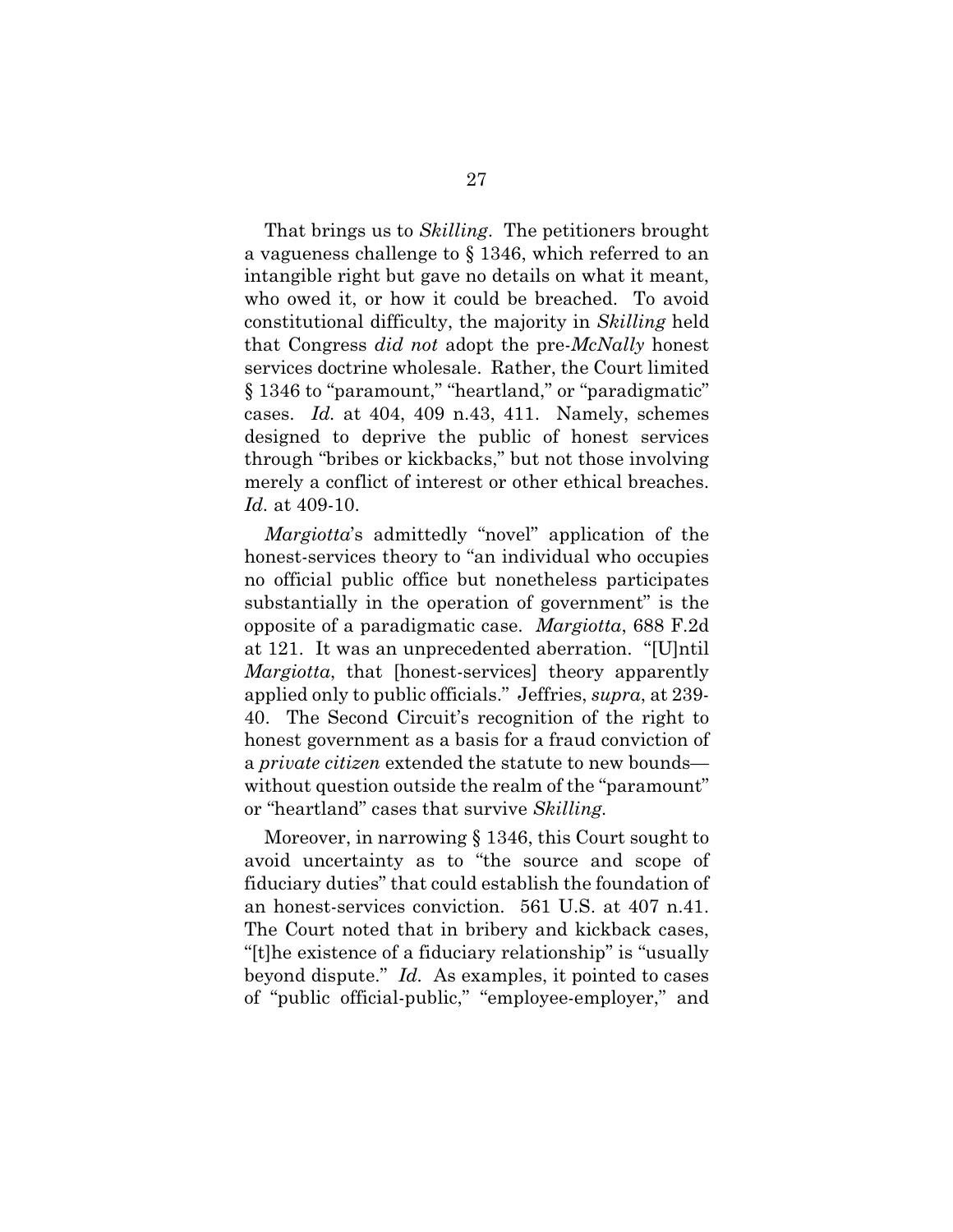"union official-union members" relationships. *Id.* Notably absent: "private citizen-public." And, in direct contrast with *Margiotta*'s reliance-and-control test, the Court affirmed the "established doctrine that [a fiduciary] duty arises from a specific relationship between two parties," not out of thin air. *Id.*

*Skilling* thus plainly understood the "paramount" or "heartland" honest services cases revived by § 1346 to include only those cases where a fiduciary duty was clearly established through a specific relationship long recognized by the law. That surely does not include the relationship in *Margiotta*, much less here.

### **C.** *Margiotta* **Is Out-of-Step with this Court's Modern Methodology.**

*Margiotta* is also inconsistent more broadly with this Court's methodology in cases involving expansive deployment of federal corruption statutes. Time and again, the Court has emphasized clarity, lenity, federalism, and other constitutional concerns as a basis to read these statutes narrowly. *Margiotta* gave those considerations the back of the hand, and the court below likewise shunted them aside.

**Lenity.** This Court has taught that, "when there are two rational readings of a criminal statute, one harsher than the other, we are to choose the harsher only when Congress has spoken in clear and definite language." *McNally*, 483 U.S. at 359-60. And in the fraught context of political corruption especially, "a statute ... that can linguistically be interpreted to be either a meat axe or a scalpel should reasonably be taken to be the latter." *United States v. Sun-Diamond Growers of Cal.*, 526 U.S. 398, 412 (1999).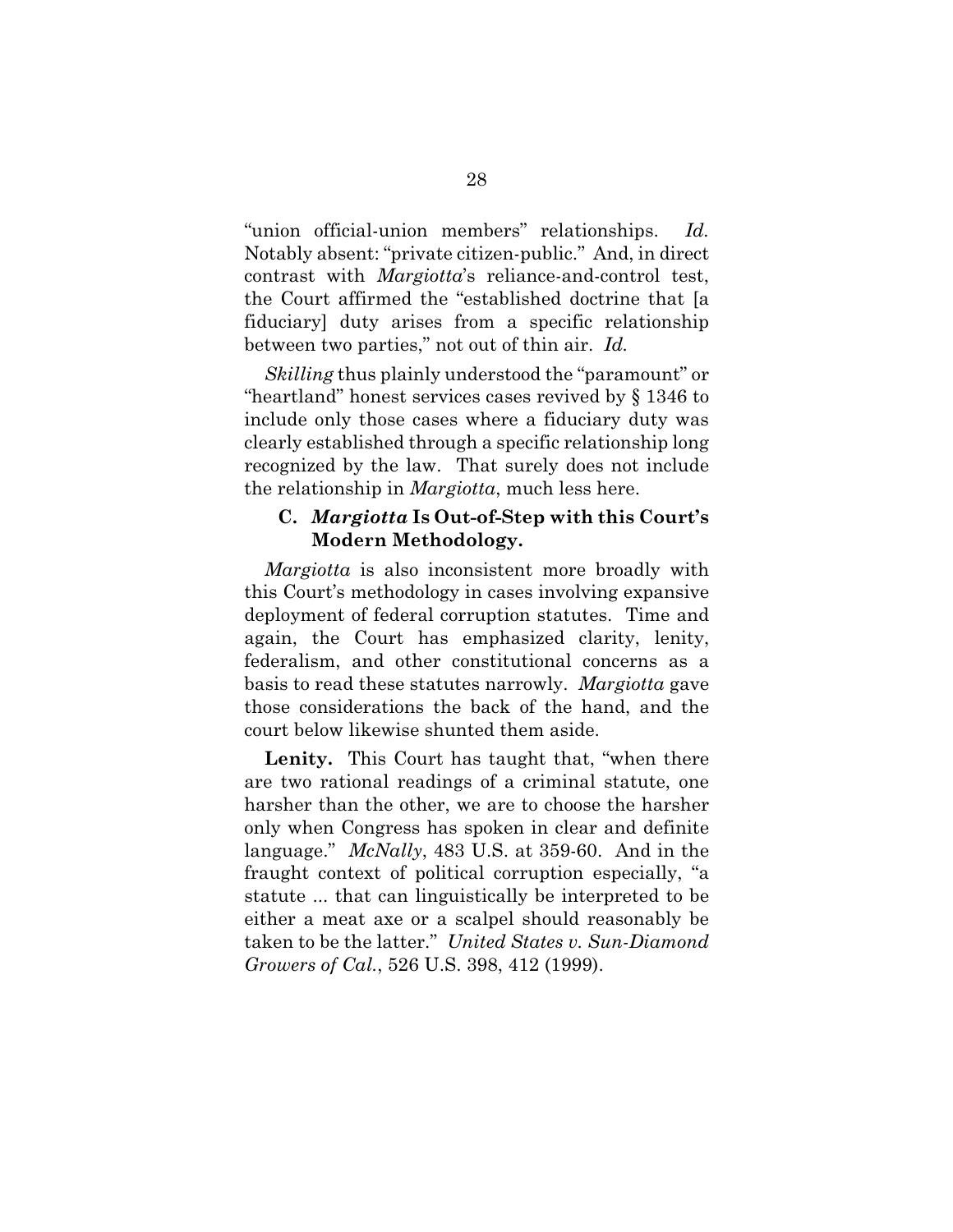Yet both *Margiotta* and the decision below only "pa[id] lip service to construing the criminal law against the government." 688 F.2d at 139 (Winter, J., dissenting in part). Despite acknowledging that "[t]he drawing of standards in this area is a most difficult enterprise," *id.* at 122 (majority op.), and that § 1346's language cannot be "precisely defined" (Pet.App.27a), the Second Circuit concluded that the law was "broad enough to cover the honest services that members of the public are owed by their fiduciaries, even if those fiduciaries happen to lack a government title and salary." *Id.* The result was to create "an exceedingly ill-defined prospect of criminal liability for influential private citizens whose participation in the political process falls short of civics-book standards." Jeffries, *supra*, at 239.

**Federalism.** States maintain "the prerogative to regulate the permissible scope of interactions between state officials and their constituents." *McDonnell*, 136 S. Ct. at 2373. Especially where "a more limited interpretation ... is supported by both text and precedent," courts must thus "decline to 'construe the statute in a manner that leaves its outer boundaries ambiguous and involves the Federal Government in setting standards' of 'good government for local and state officials.'" *Id.* (quoting *McNally*, 483 at 360). "Federal prosecutors may not use ... fraud statutes to 'set[] standards of disclosure and good government for local and state officials.'" *Kelly*, 140 S. Ct. at 1574.

Instead of heeding these principles, *Margiotta* and the decision below construed federal law to override state and local ethics standards. Indeed, *Margiotta* dismissed state law as irrelevant, declaring "federal public policy" to be paramount. 688 F.2d at 124. Its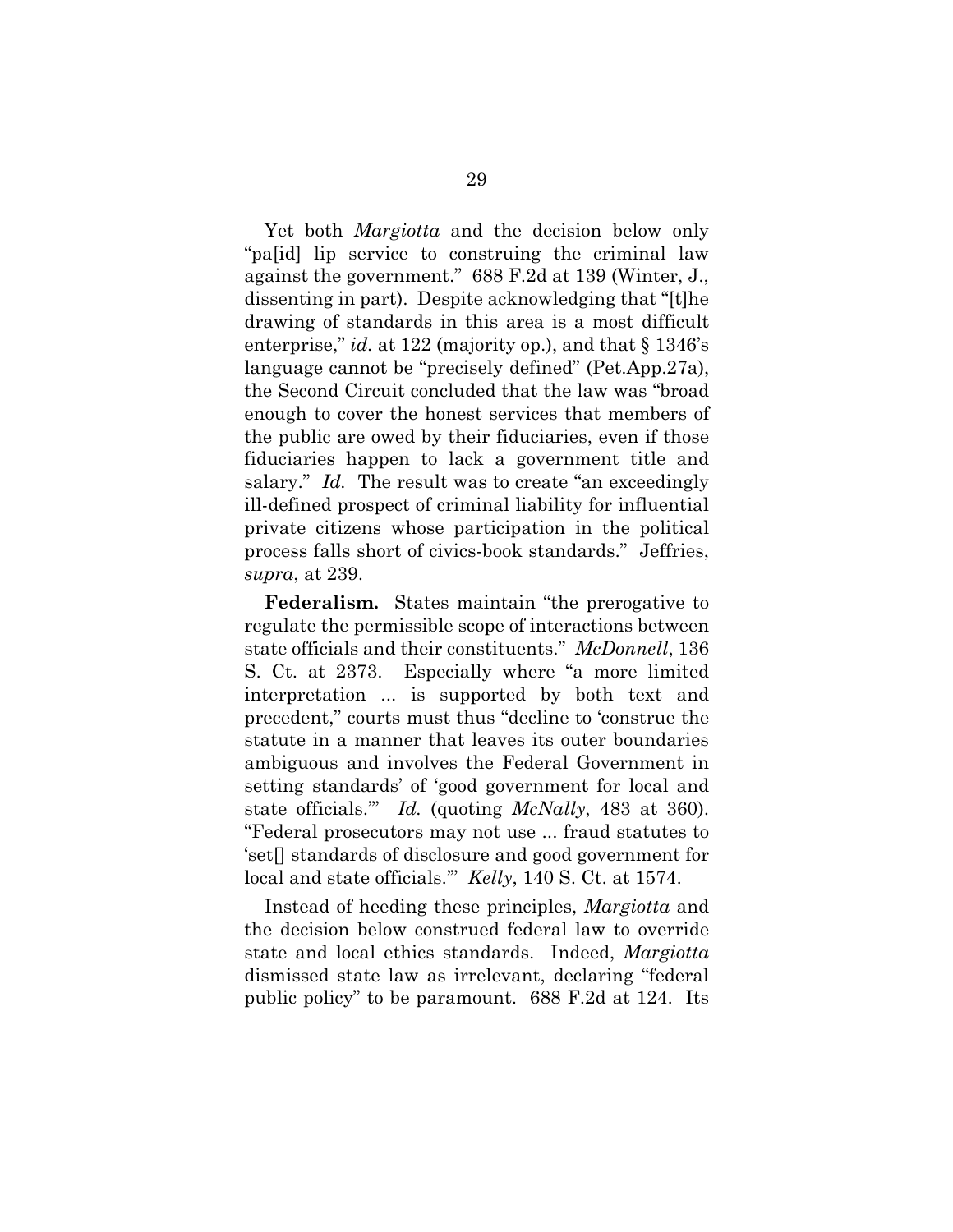rule directly assigns to the Federal Government the role of defining the parameters of ethical governance. Worse yet, the decision overrides state or local ethics rules that already govern when former public officials and staff can engage in lobbying or other advocacy. For example, the New York Public Services Law forbids officers or employees of the executive chamber from "appear[ing] or practice[ing] before any state agency" for two years after termination. N.Y. Pub. Off. Law  $\S 73(8)(a)(iv)$ . The panel below swapped that restriction for a federal felony.

**First Amendment.** Finally, this Court has been cautious about interpreting corruption laws in a way that "would likely chill federal officials' interactions with the people they serve and thus damage their ability effectively to perform their duties." *McDonnell*, 136 S. Ct. at 2372.

Yet *Margiotta* and the decision below "run[] the risk … of deterring commonplace political behavior in which most Americans would assume they and others had a right to engage." Robert Batey, *Vagueness and the Construction of Criminal Statutes—Balancing Acts*, 5 VA. J. SOC. POL'Y & L. 1, 57-61 (1997); *see also*  Hurson*, supra*, at 439-40. It threatens to chill protected speech of politically active individuals, harming their ability to petition the government and impeding public officials' ability to hear from and make decisions based on the voices of their constituents.

\* \* \*

It is not an overstatement to say that *Margiotta* was wrong on every conceivable level. The panel erred by reviving it. This Court should correct the error.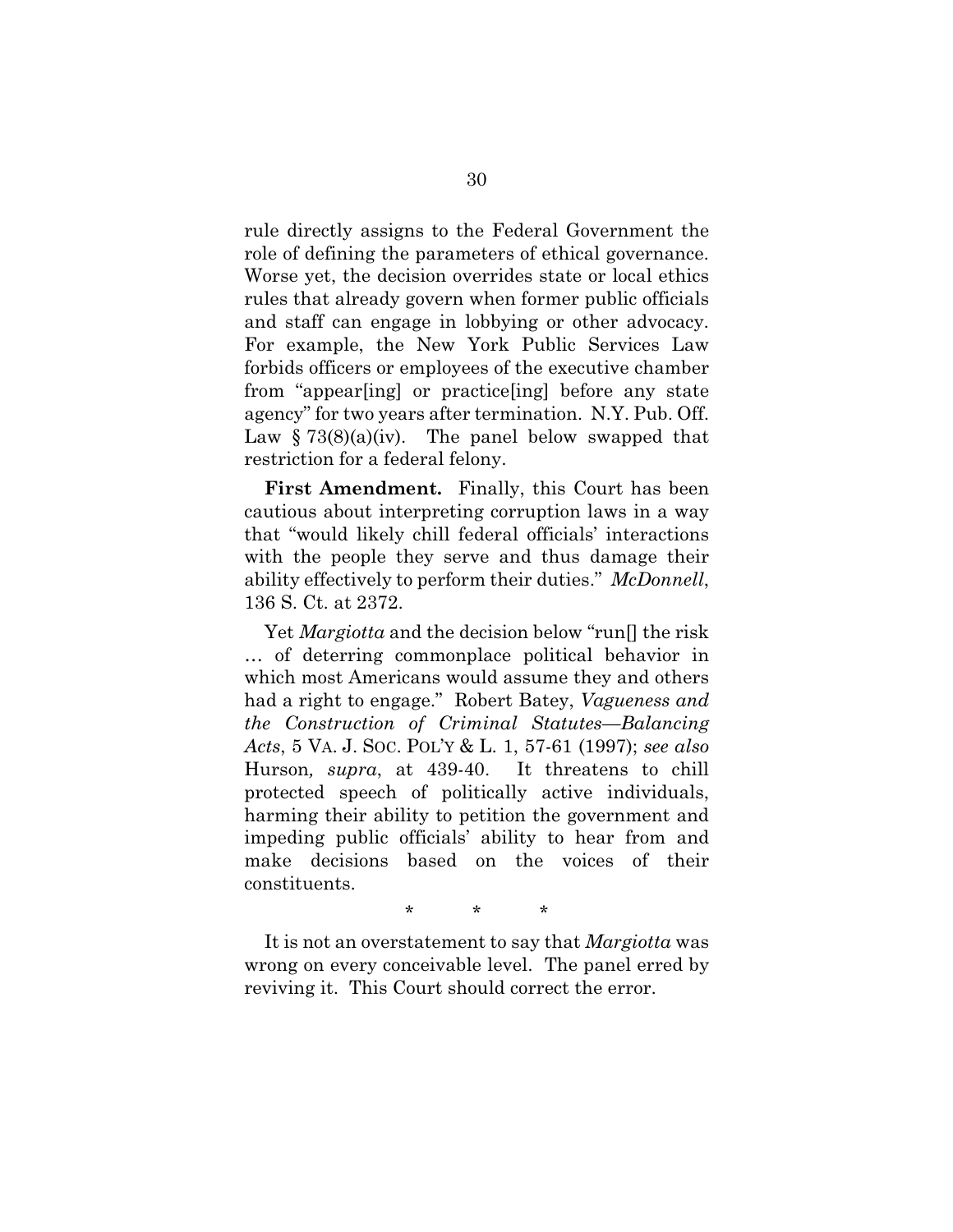### **III. THE DANGERS POSED BY** *MARGIOTTA* **WARRANT THIS COURT'S ATTENTION.**

This issue also deserves review because *Margiotta*'s revival offers federal prosecutors a novel means of imposing their own conceptions of government ethics (at best) and a pernicious way to pursue political opponents (at worst). The Court needs to head this off before it generates a host of politicized investigations and prosecutions.

Judge Winter predicted how *Margiotta*'s reasoning "lodge[d] unbridled power in federal prosecutors to prosecute political activists" and created "the potential for abuse through selective prosecution." 688 F.2d at 143-44 (Winter, J., dissenting in part). *McNally* temporarily shut that down, and the rejection of *Margiotta* by the Third Circuit and district courts within the Second Circuit meant the risk did not materialize even after § 1346's enactment. But the decision below now renews the dangers Judge Winter warned about, which are only more serious given the modern political climate and "lawfare" trend.

Indeed, there is no end to the mischief that a prosecutor could wreak when constrained only by a jury's application of a fact-intensive "control and reliance" standard. "[S]elective enforcement becomes possible, and even a politicized war of indictments and counter-indictments between prosecutors of different political persuasions is conceivable." John C. Coffee, Jr., *The Metastasis of Mail Fraud: The Continuing Story of the "Evolution" of A White-Collar Crime*, 21 AM. CRIM. L. REV. 1, 15-16 (1983). Once the line between public officials and private citizens is blurred, the list of viable targets increases exponentially.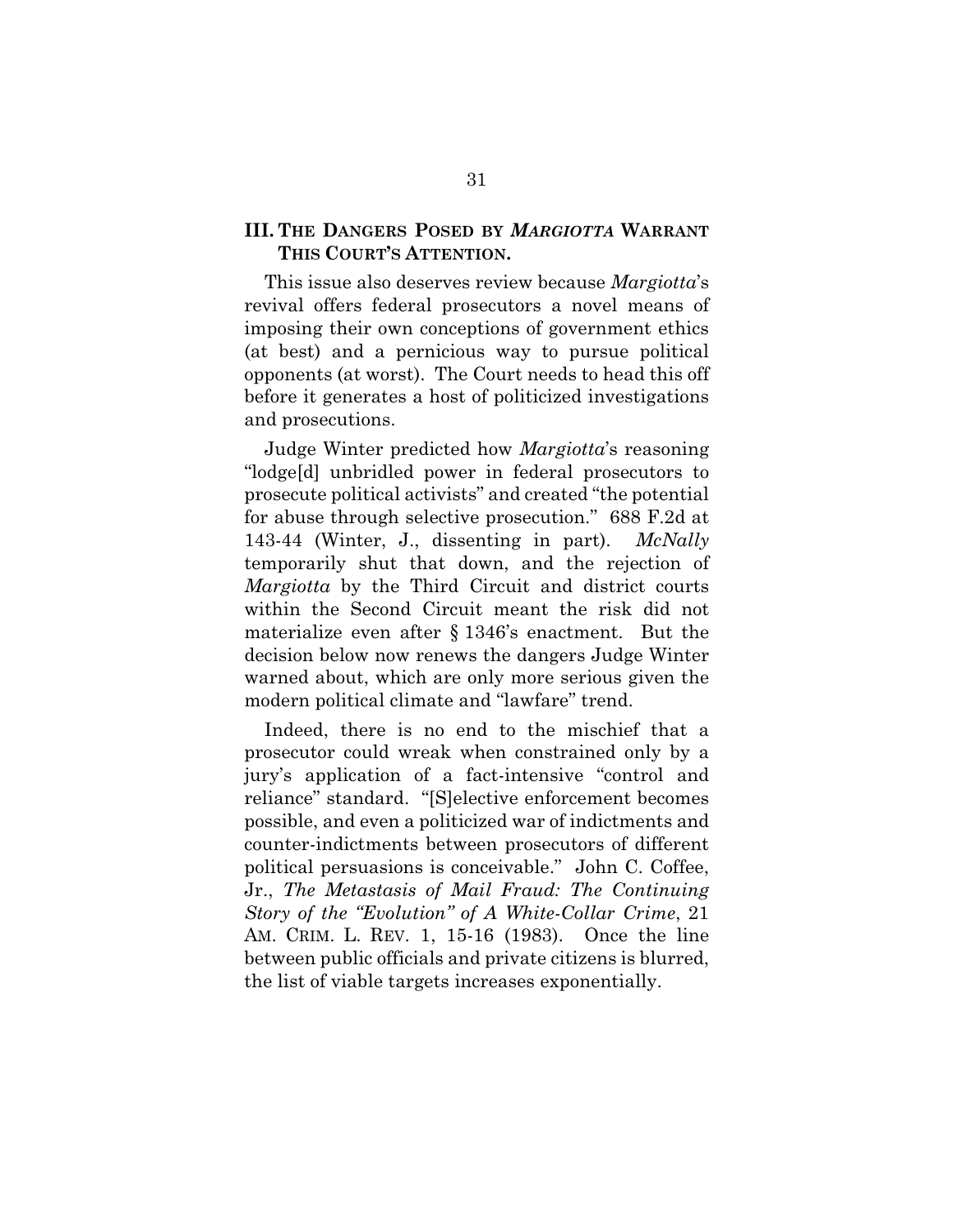Start with lobbyists. They are often former officials or employees who intimately know the office and the people in it. Indeed, when the *Washingtonian* came out with a "50 Top Lobbyists" list in 2007, almost every person had a government or staffer past—*e.g.*, former Senator Bob Dole, former Senator Kennedy aide Tony Podesta, former White House counsel Jack Quinn, former Rep. Vin Weber, and the list goes on. Kim Eisler, *Hired Guns: The City's 50 Top Lobbyists*, WASHINGTONIAN (June 1, 2007). About one-third of the Members of Congress who left office in January 2019 have taken lobbying jobs. *Revolving Door: Former Members of the 115th Congress*, OPENSECRETS, https://www.opensecrets.org/revolving/departing.php? cong=115 (last visited Feb. 11, 2022). At least part of what makes these former officials and staff effective is their relationships. One study found that lobbyists who had worked for a senator suffer a 24% drop in income when the senator leaves office. *See* Jordi Blanes i Vidal *et al.*, *Revolving Door Lobbyists*, 102 AM. ECON. REV. 3731 (2012).

In light of this, it would be easy for a prosecutor with distaste for "swamp" culture to criminalize it—allege that the lobbyist maintained influence and reliance, and all of his retainer fees become bribes.

Beyond lobbyists who advocate for a living, there are countless of examples of friends, campaign donors, media personalities, former officials, or others who exercise political or social influence over government without any formal office or title. Rapper Kanye West, friend of President Trump, allegedly persuaded him to attempt to intervene in a Swedish criminal case. Evan Minsker, *Kanye West and Kim Kardashian Lobbied Trump in Effort to Free A\$AP Rocky*, PITCHFORK (July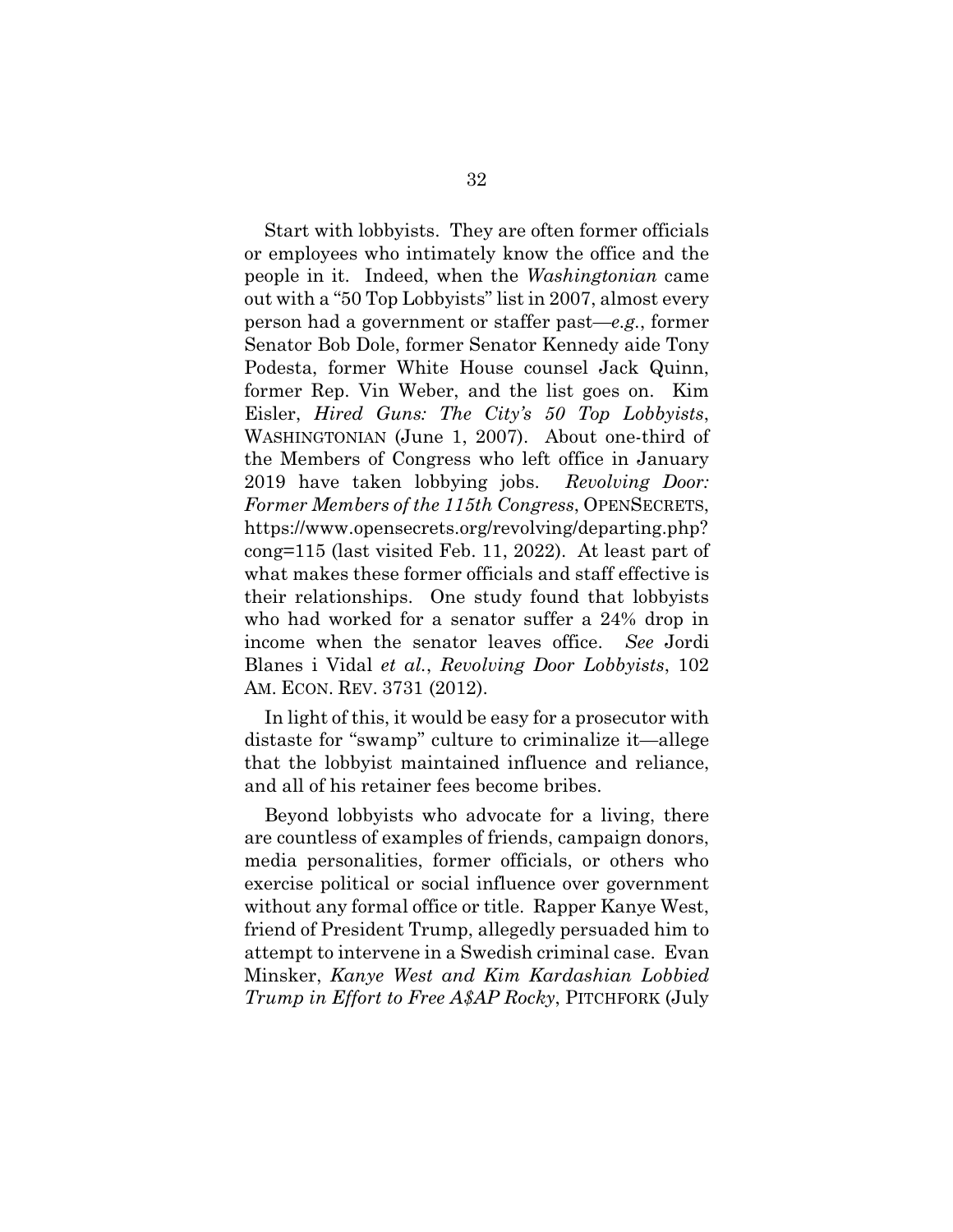18, 2019). Trump routinely consulted with Fox News anchors, who reportedly could "completely change his mind." Ashley Parker & Josh Dawsey, *Trump's cable cabinet: New texts reveal the influence of Fox hosts on previous White House*, WASH. POST (Jan. 9, 2022). And this is a bipartisan reality. Longtime Clinton adviser Sidney Blumenthal sent foreign-policy emails to then-Secretary of State Hillary Clinton, which she "passed on" to others in the government. Ron Elving, *Who is Clinton Confidant Sidney Blumenthal?*, NPR (May 20, 2015). And just this month, Republican senators suggested that a Federal Reserve nominee "used her clout from her prior stints in government as an advantage in the corporate sector." Thomas Frank & Dan Mangan, *Senate GOP suggests Biden Fed nominee Sarah Bloom Raskin used government ties to help financial tech firm*, CNBC (Feb. 3, 2022).

Again, it is easy to imagine an ambitious prosecutor charging a donor who talks an official into giving his company a state contract (a kickback!) or a media figure who is paid by a network (a bribe!) to secure a high-profile interview with a president or governor.

Perhaps most pernicious, the panel's new *Margiotta*  revival gives federal prosecutors a way to pursue the *family members* of public officials. Family members of high-ranking officials—a President's father or son, or a Governor's brother—often hold unparalleled access and influence within their offices and the government as a whole. And their independent business interests (or those of their clients) may be in a position to benefit from state action. No specific examples are necessary to appreciate that this too is a bipartisan reality that provides an extraordinarily attractive and high-profile set of targets. Under the decision below, prosecutors